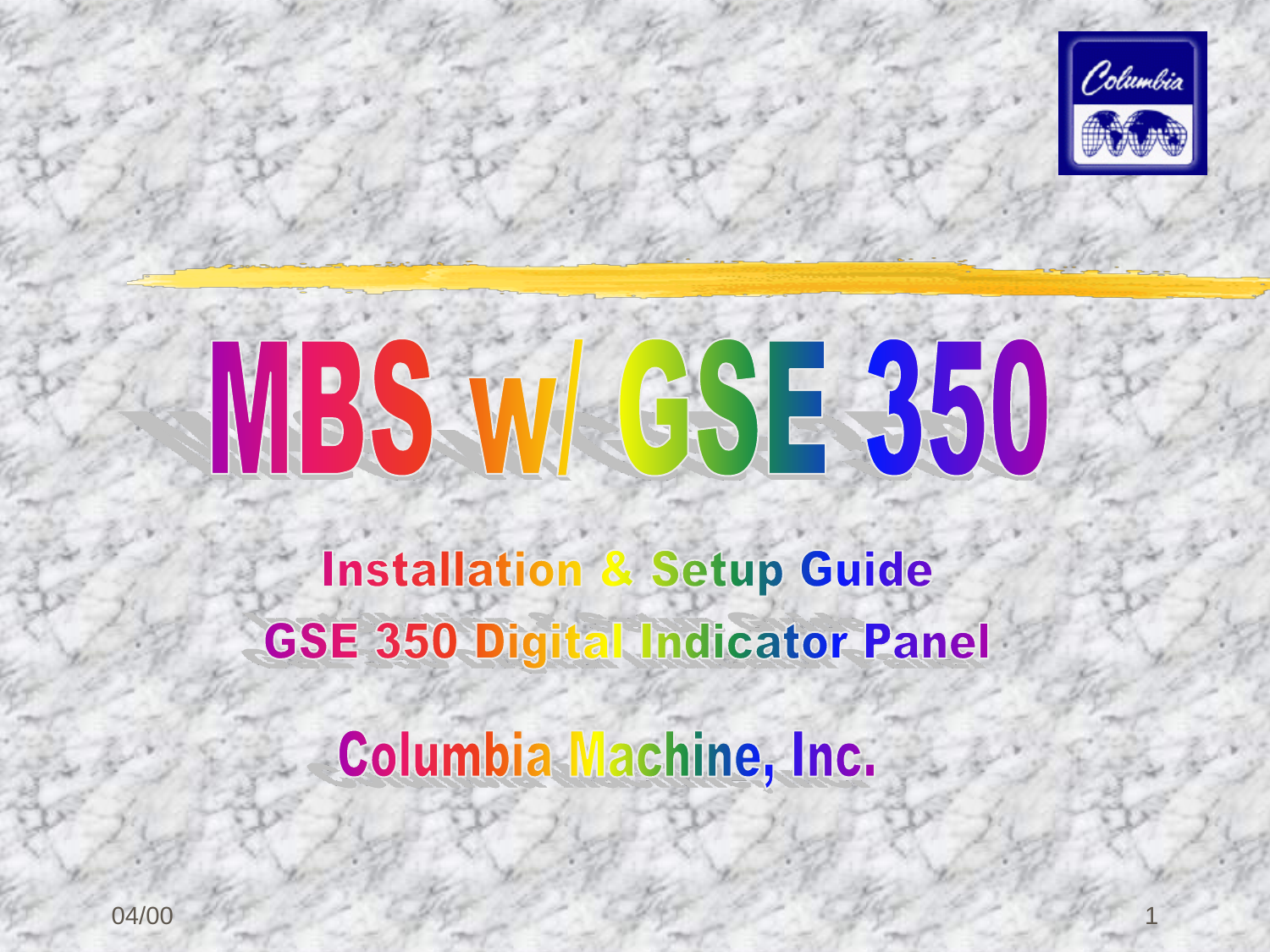<span id="page-1-0"></span>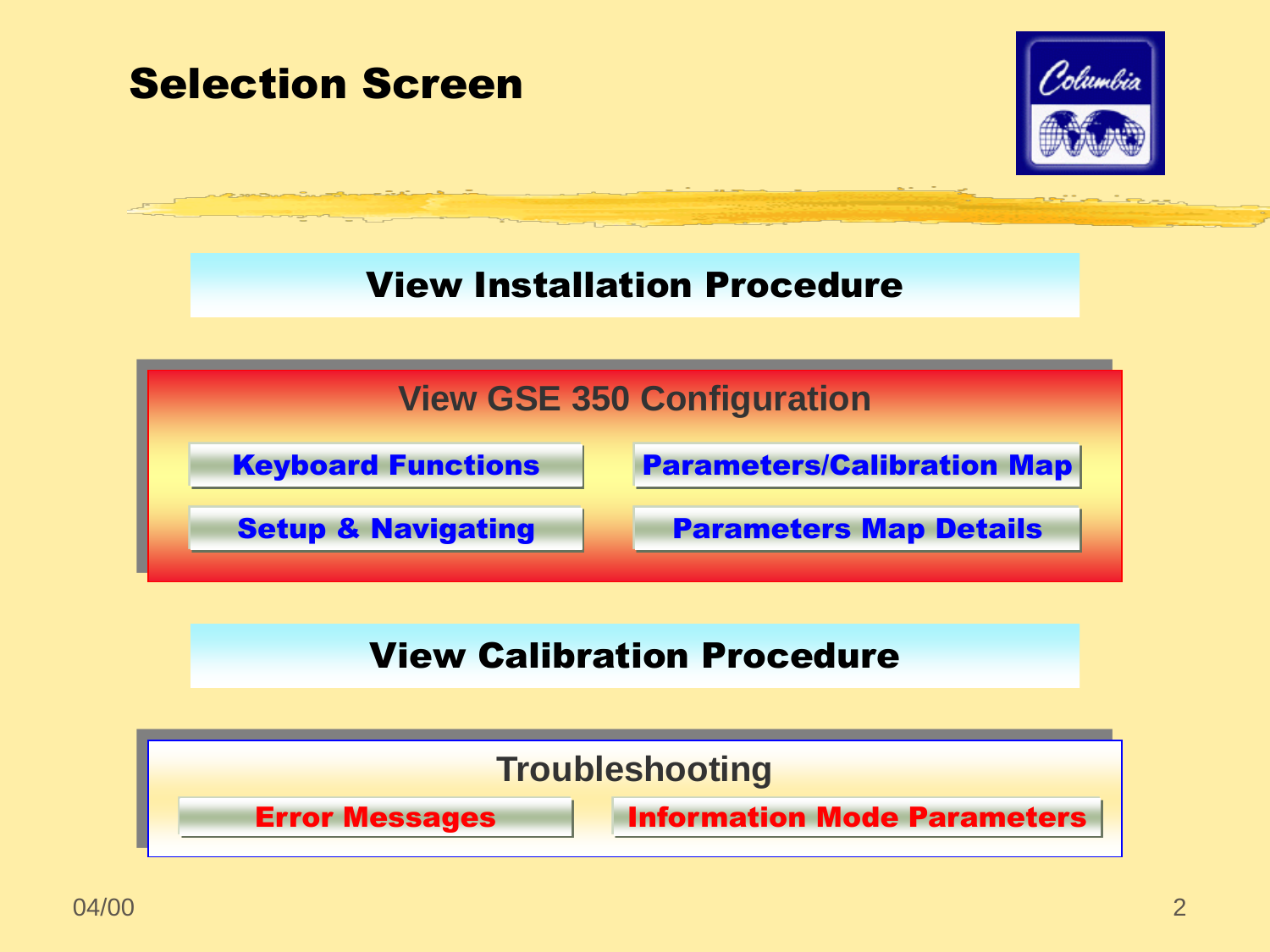# Installation: Typical Load Cell Color Code & Summing Box Board Layout



#### **TYPICAL LOAD CELL COLOR CODES**

**WIRING FOR SUMMING CARD INPUTS**

| <b>TYPE</b>   | <b>SHLD</b>    | $+$ EXC              | -EXC                 | $+SIG$       | -SIG         |
|---------------|----------------|----------------------|----------------------|--------------|--------------|
| Beowulf       | <b>SHLD</b>    | <b>GREEN</b>         | <b>BLACK</b>         | <b>WHITE</b> | <b>RED</b>   |
| <b>BLH</b>    | SHLD           | GREEN                | <b>BLACK</b>         | <b>WHITE</b> | <b>RED</b>   |
| Cardinal      | SHLD           | GREEN                | <b>BLACK</b>         | <b>WHITE</b> | <b>RED</b>   |
| Electroscale  | SHLD           | <b>RED</b>           | <b>BLACK</b>         | GREEN        | <b>WHITE</b> |
| <b>HBM</b>    | SHLD           | <b>GREEN</b>         | <b>BLACK</b>         | <b>WHITE</b> | <b>RED</b>   |
| Interface     | SHLD           | <b>RED</b>           | <b>BLACK</b>         | GREEN        | <b>WHITE</b> |
| National      | SHLD           | GREEN                | <b>BLACK</b>         | <b>WHITE</b> | <b>RED</b>   |
| <b>NCI</b>    | SHLD           | <b>RED &amp; YEL</b> | <b>BLK &amp; BLU</b> | <b>WHITE</b> | <b>GREEN</b> |
| Revere        | SHLD           | <b>GREEN</b>         | <b>BLACK</b>         | <b>WHITE</b> | <b>RED</b>   |
| Sensortronics | SHLD           | <b>RED</b>           | <b>BLACK</b>         | <b>GREEN</b> | <b>WHITE</b> |
| Tedea         | <b>SHLD</b>    | <b>GRN &amp; BLU</b> | <b>BLK &amp; BRN</b> | <b>RED</b>   | <b>WHITE</b> |
| Toledo        | SHLD           | <b>GREEN</b>         | <b>BLACK</b>         | <b>WHITE</b> | <b>RED</b>   |
| Tranducer     | SHLD           | <b>RED</b>           | <b>BLACK</b>         | <b>GREEN</b> | <b>WHITE</b> |
| Weightronix   | <b>WHT/ORN</b> | <b>GREEN</b>         | <b>BLACK</b>         | <b>WHITE</b> | <b>RED</b>   |

<span id="page-2-0"></span>(Note: Verify Load Cell color codes with manufacturer.)

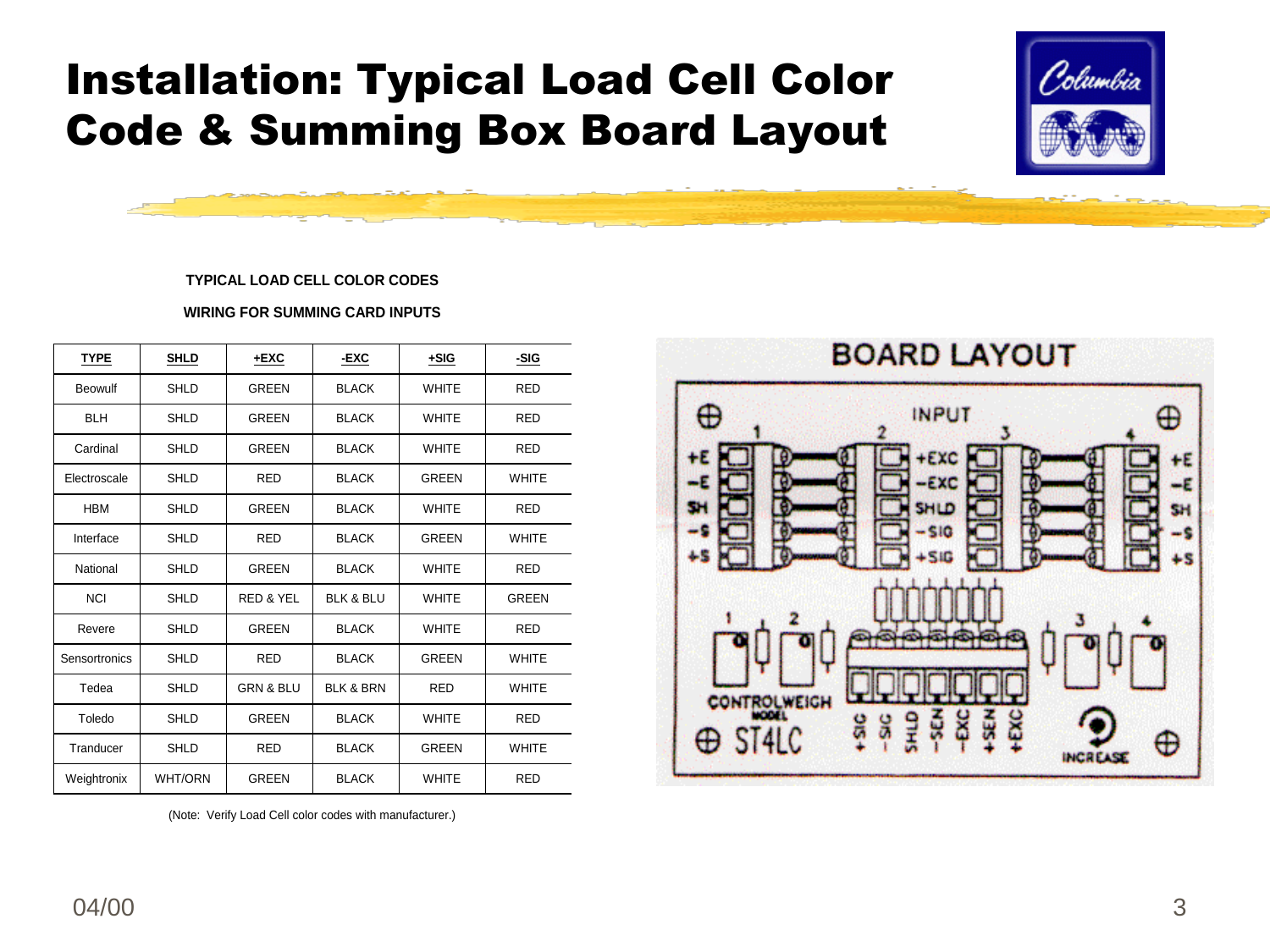# Installation: Load Cell to Summing Box



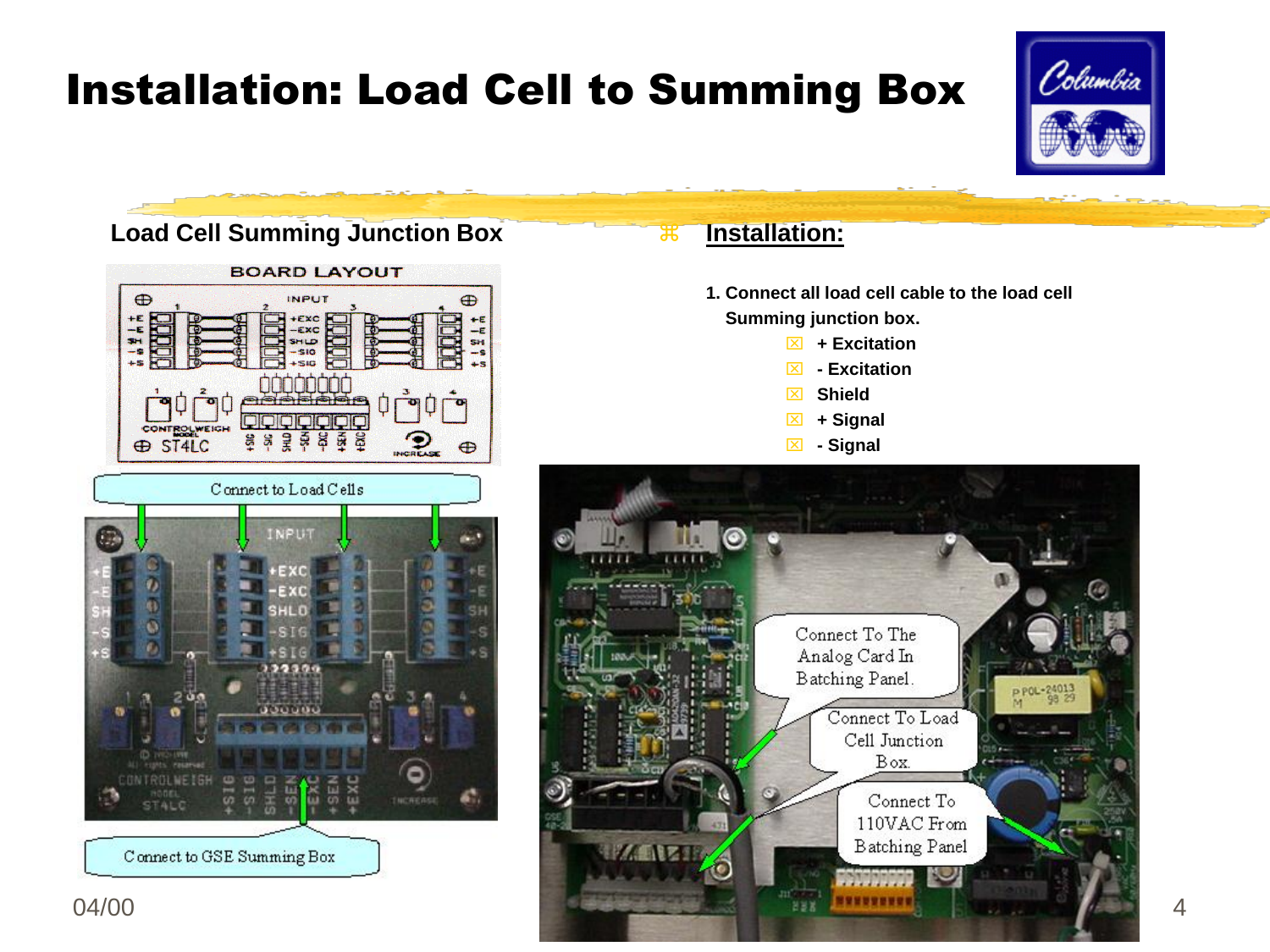# Installation: Load Cell Summing Box to GSE 350 Digital Indicator Panel



### **Load Cell Summing Junction Box**



### **INSTALLATION**

- **2. When using four (4) conductor cable,** 
	- **(+Excitation) must be connected together with (+Sense)**
	- **(-Excitation) must be connected together with (-Sense)**

**GSE 350 Digital Indicator Panel**



**3. Connect the shielded cable between the load cell summing Junction box and the GSE 350 indicator panel**

- **+Excitation**
- **-Excitation**
- **+Signal**
- **-Signal**
- **+Sense (when using six (6) conductor cable)**
- **-Sense (when using six (6) conductor cable)**
- **Shield**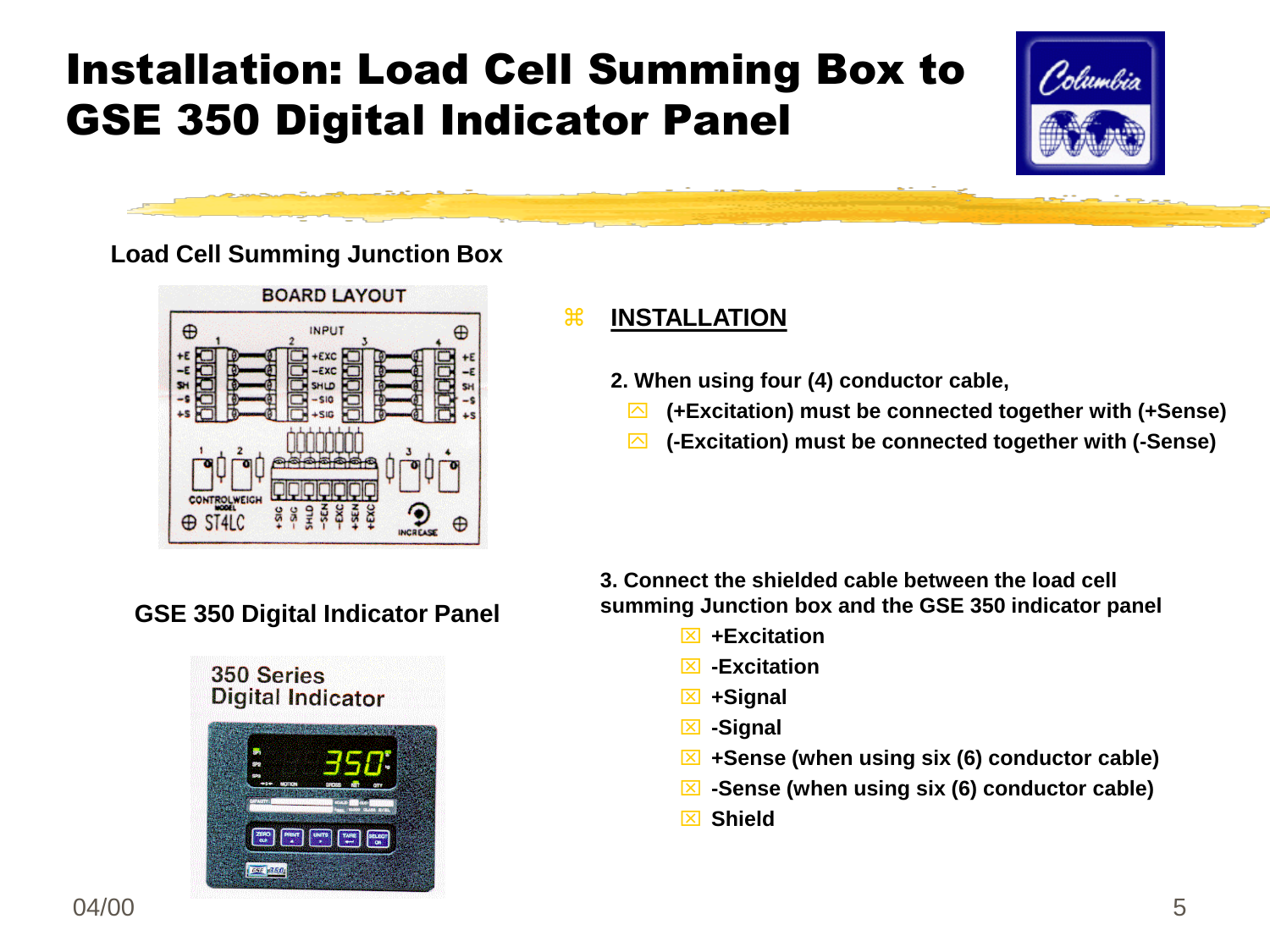# Installation: GSE 350 Digital Indicator Panel to MBS Control Panel



### **GSE 350 Digital Indicator Panel**



### **MBS Control Panel**



### **Installation**

**4. Connect the shielded cable between the GSE 350 indicator panel And the control panel (analog input module).**

 **For Aggregate by weigh: GSE350**

> **Pin 1 - Earth Ground (Shielded) Pin 5 - Isolated Gnd Pin 6 - 4-20mA**

 **For Cement by weigh: GSE350 Pin 1 - Earth Ground (Shielded) Pin 5 - Isolated Gnd Pin 6 - 4-20mA**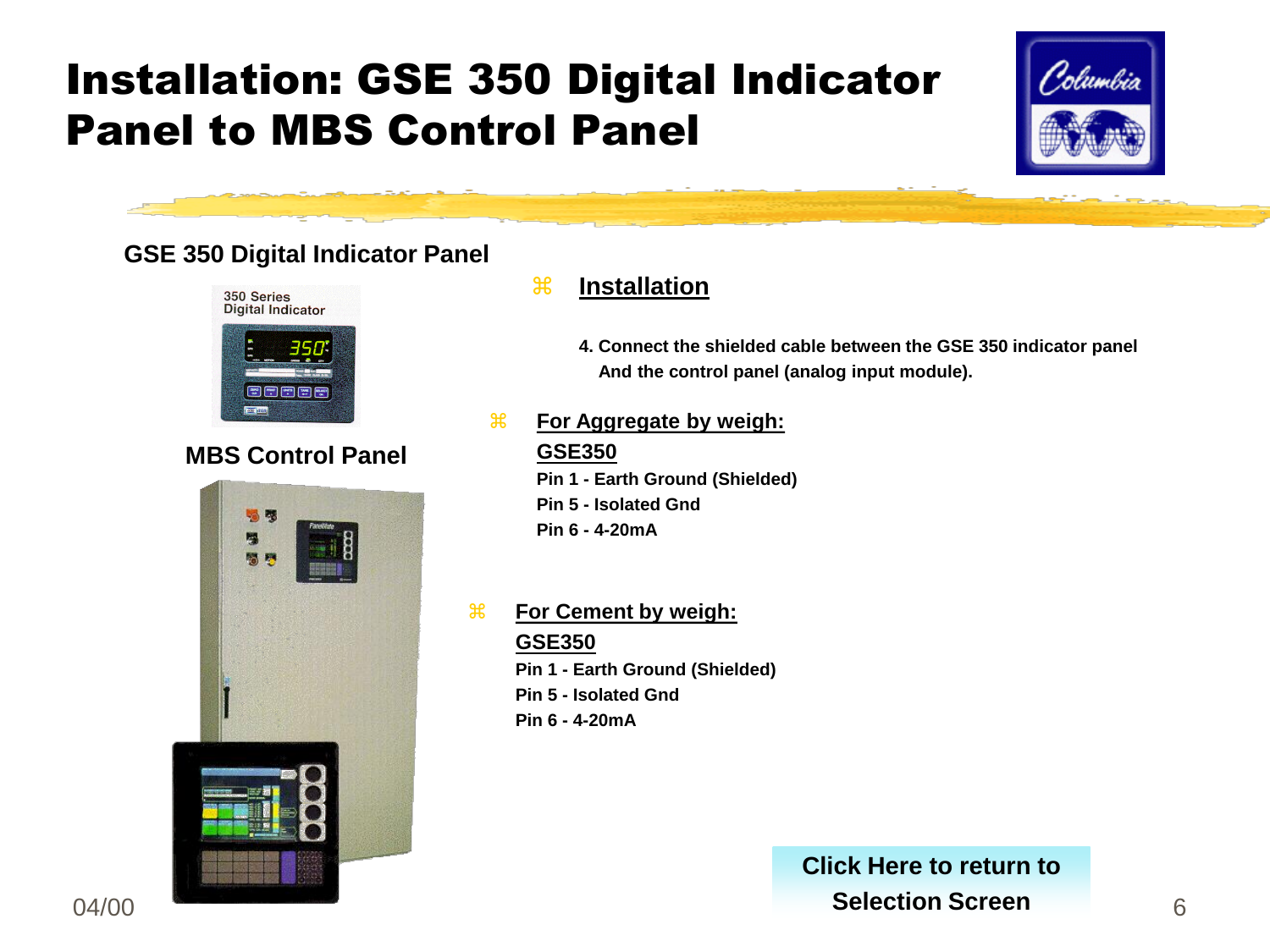## Keyboard Functions: GSE 350 Configuration



<span id="page-6-0"></span>

| <b>Key Press</b> |                           | <b>Weigh Mode</b>                                                                                        | <b>Count Mode</b>                                                                                                | <b>Setup Mode</b>                                                                                                                         |
|------------------|---------------------------|----------------------------------------------------------------------------------------------------------|------------------------------------------------------------------------------------------------------------------|-------------------------------------------------------------------------------------------------------------------------------------------|
| [ZERO / CLR]     | <b>ZERO</b><br><b>CLR</b> | Performs a gross zero<br>function and/or clears an<br>entry in progress.                                 | Performs a quantity zero<br>function and/or clears an<br>entry in progress.                                      | Exits the setup mode<br>and/or answers "NO" to<br>query prompts and/or<br>clears an entry in<br>progress.                                 |
| [PRINT]          | <b>PRINT</b>              | Performs a print function<br>and/or 'scrolls' through<br>digits during data entry.                       | Performs a print function<br>and/or 'scrolls' through<br>digits during data entry.                               | 'Scrolls' through digits<br>during data entry.                                                                                            |
| [UNITS]          | <b>UNITS</b>              | Toggles between 'lb' and<br>'kg' and/or advances<br>cursor to next entry<br>position.                    | Toggles through<br>standard sample sizes<br>and/or begins a new<br>sample entry.                                 | Advances cursor to next<br>entry position and/or<br>recycles prompts.                                                                     |
| [TARE]           | <b>TARE</b>               | Performs an auto-tare<br>function (if enabled)<br>and/or accepts an entry<br>in progress.                | Performs an auto-tare<br>function and requests a<br>piece sample and/or<br>accepts a piece entry in<br>progress. | Accepts an entry in<br>progress and/or 'scrolls'<br>through parameter sub-<br>set selections and/or<br>answers 'YES' to query<br>prompts. |
| [SELECT / ON]    | <b>SELECT</b><br>ON       | Toggles between display<br>modes and/or restores<br>power to the indicator (if<br>auto-shutoff enabled). | Toggles between display<br>modes and/or restores<br>power to the indicator (if<br>auto-shutoff enabled).         | Advances to the next<br>setup parameter.                                                                                                  |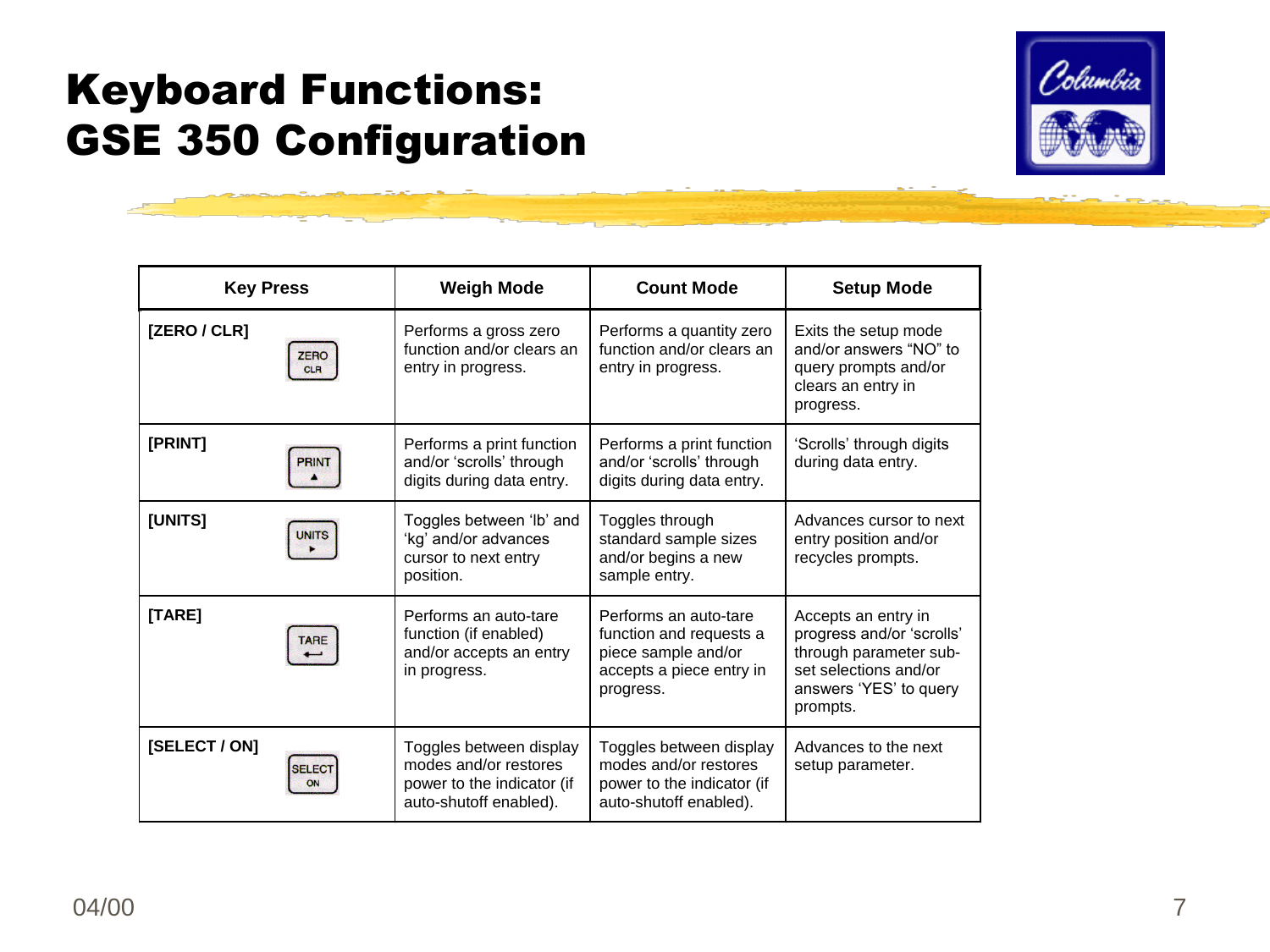# Keyboard Functions: GSE 350 Configuration



| <b>Key Press</b>                                 | <b>Weigh Mode</b>                                   | <b>Count Mode</b>                                 | <b>Setup Mode</b>                                 |
|--------------------------------------------------|-----------------------------------------------------|---------------------------------------------------|---------------------------------------------------|
| [ZERO] + [SELECT]                                | Access setup mode.                                  | Access setup mode.                                | No function.                                      |
| <b>ZERO</b><br><b>SELECT</b><br><b>CLR</b><br>ON |                                                     |                                                   |                                                   |
| [ZERO] + [TARE]                                  | Absolute clear - clears<br>an entry in progress     | No function.                                      | Clears any entry in<br>progress.                  |
| <b>TARE</b><br><b>ZERO</b><br><b>CLR</b>         | and/or clears the value<br>of a specific parameter. |                                                   |                                                   |
| [ZERO] + [PRINT]                                 | Backspace - erases the<br>right-most digit during   | Backspace - erases the<br>right-most digit during | Backspace - erases the<br>right-most digit during |
| <b>ZERO</b><br><b>PRINT</b><br><b>CLR</b>        | data entry.                                         | sample entry.                                     | data entry.                                       |
| [PRINT] + [UNITS]                                | Reverse character scroll<br>during data entry.      | Reverse character scroll<br>during sample entry.  | Reverse character scroll<br>during data entry.    |
| <b>PRINT</b><br><b>UNITS</b>                     |                                                     |                                                   |                                                   |

04/00 8 **Selection Screen[Click Here to return to](#page-1-0)**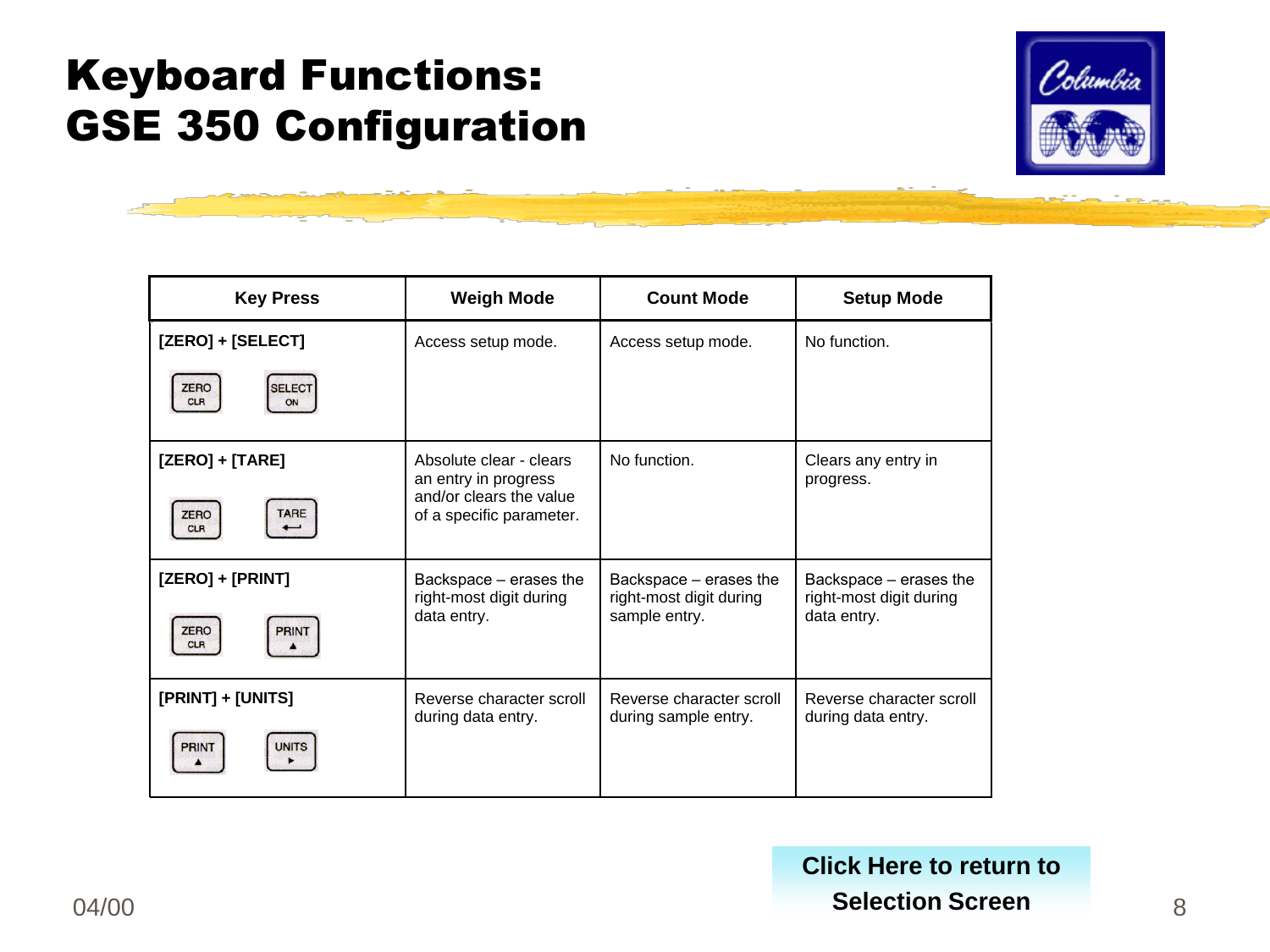

### 350 Series **Digital Indicator**



<span id="page-8-0"></span>

### **GSE 350 Configuration:**



### **Entering the Setup Mode:**

| <b>ACTION</b>           | <b>DISPLAY</b>                   |
|-------------------------|----------------------------------|
| (Weigh Mode)            | 0.00                             |
| Press [ZERO] + [SELECT] | Setup ~ Enter Code               |
| Press [SELECT]          | S                                |
| Press [ZERO]            | SZ                               |
| Press [PRINT]           | SZP                              |
| Press [UNITS]           | SZPU                             |
| Press [TARE]            | $Chgs \sim Poss!$                |
|                         | $P110.$ $ \sim$ F.S.= $\sim$ 100 |

Note: These keystrokes must be made within 5 seconds, or the indicator will return to the Weigh Mode.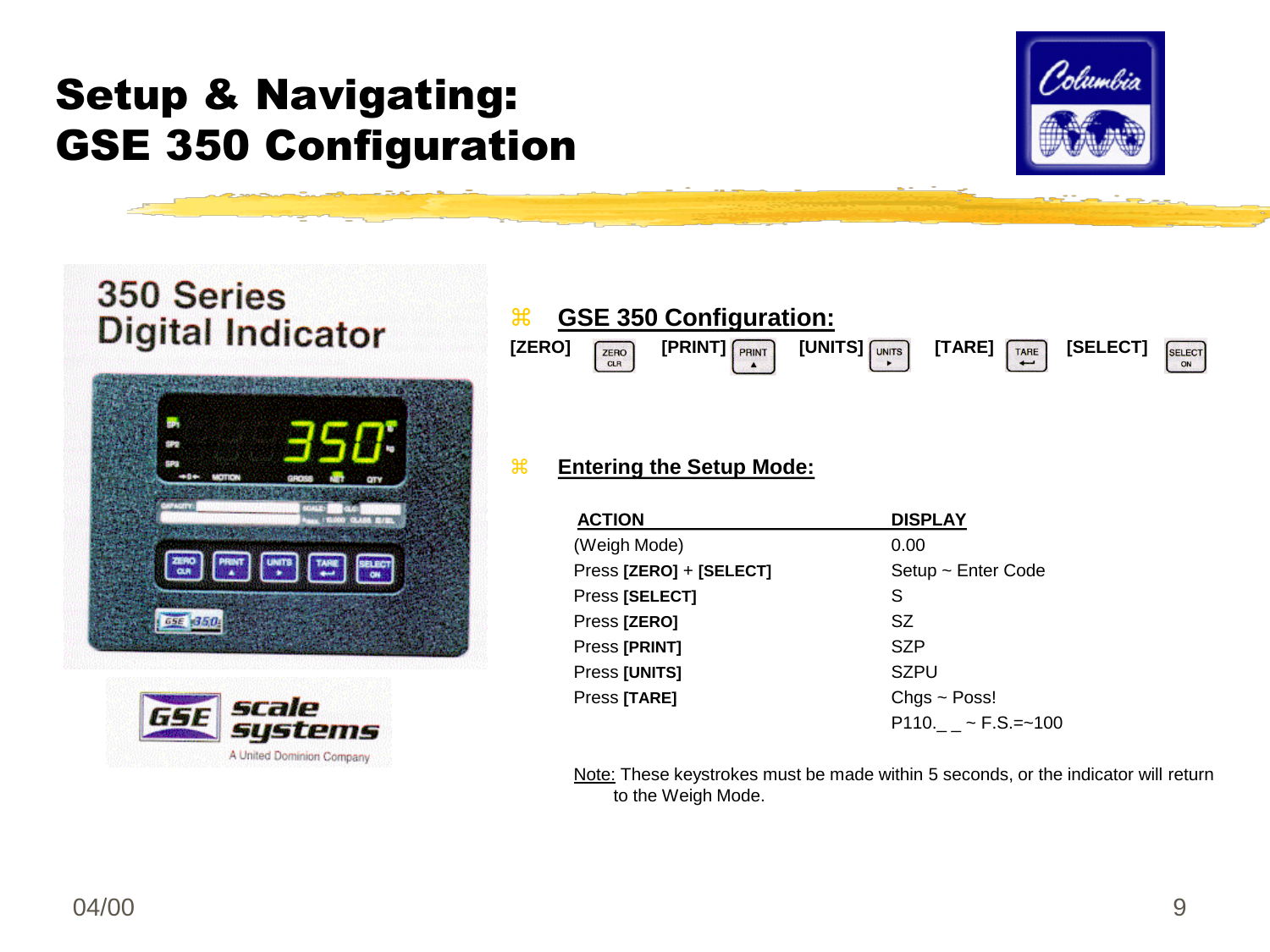

SELECT ON

### 350 Series **Digital Indicator**





### **GSE 350 Configuration:**

| [ZERO] | ZERO<br><b>CLR</b> | $[PRINT]$ $\sqrt{PRINT}$ | $[UNITS]$ $\sqrt{UNITS}$ | <b>ITARE1</b> | TARE | <b>SELECTI</b> |
|--------|--------------------|--------------------------|--------------------------|---------------|------|----------------|
|        |                    |                          |                          |               |      |                |

### **R** To advance to the next parameter:  **ACTION DISPLAY** P110.  $\sim$  F.S.= $\sim$ 100

Press **[SELECT]** P111.09 ~ 1Grad ~ 0.01 Press **[SELECT]** P112.05 ~ Ztrac ~ 0.5 d

Continue pressing **[SELECT]** to advance through all setup parameters.

### **Access Setup in a view-only mode (no changes will be permitted):**

| <b>ACTION</b>           | <b>DISPLAY</b>           |
|-------------------------|--------------------------|
| (Weigh Mode)            | 0.00                     |
| Press [ZERO] + [SELECT] | Setup ~ Enter Code       |
| Press [TARE]            | $Chgs \sim Poss!$        |
|                         | $P110. \sim F.S. = -100$ |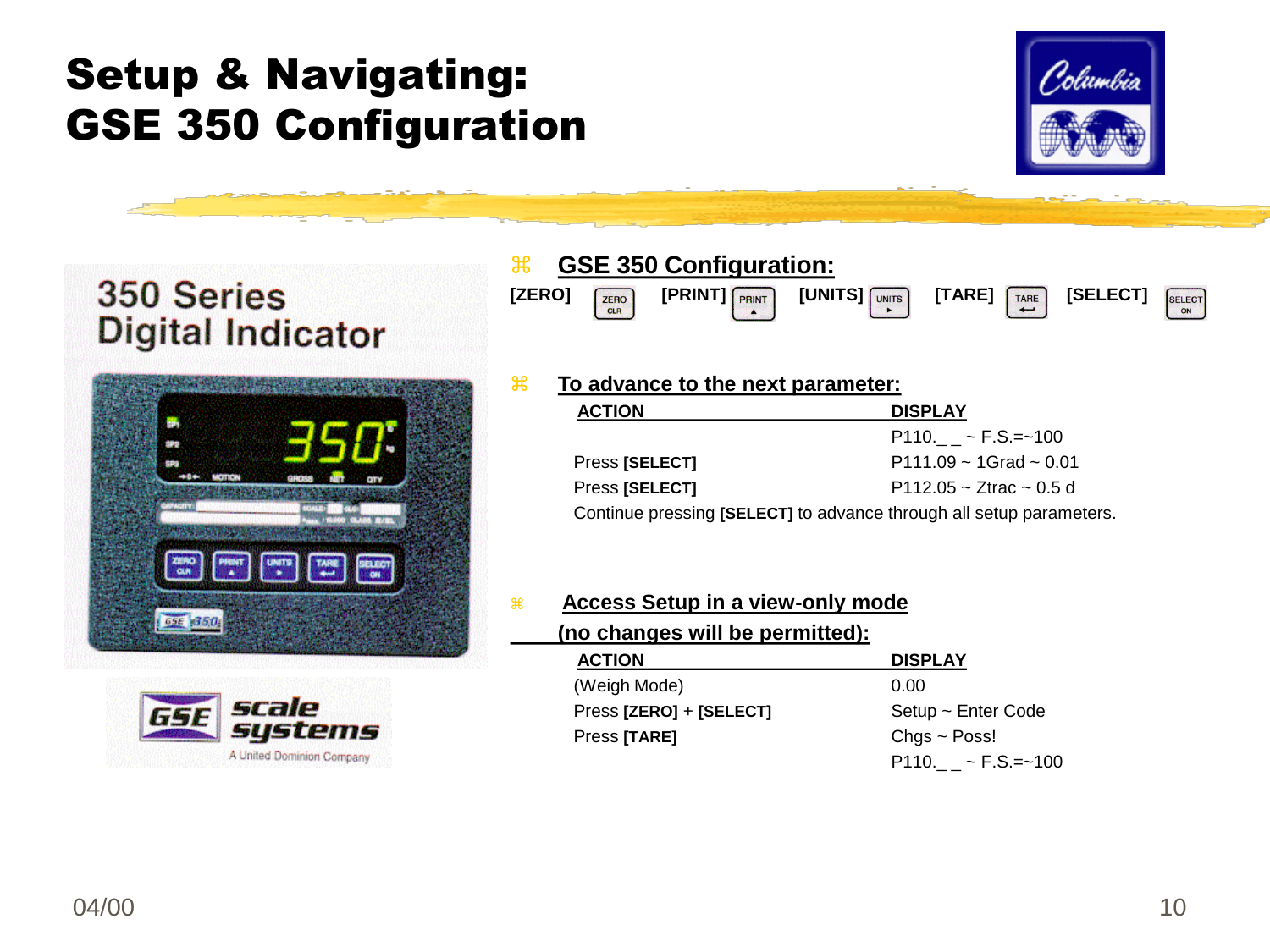





### **Exit Setup mode and SAVE changes:**

| <b>ACTION</b>                  | <b>DISPLAY</b>           |
|--------------------------------|--------------------------|
|                                | $P110. \sim F.S. = -100$ |
| Press [ZERO] to begin exiting  | Enter~=CAL!              |
| Setup Mode                     |                          |
| Press [CLR] to bypass          | Enter~=Store             |
| Calibration Mode               |                          |
| Press [Enter] to save          | Enter~=End               |
| setup changes                  |                          |
| Press [Enter] to complete exit | 0.OO                     |

### **Exit Setup mode without saving changes:**

| <b>DISPLAY</b>                      |
|-------------------------------------|
| $P110. \quad \sim$ F.S.= $\sim$ 100 |
| Enter~=CAL!                         |
|                                     |
| Enter~=Store                        |
|                                     |
| Enter~=Undo                         |
|                                     |
| Enter~=End                          |
| 0.00                                |
|                                     |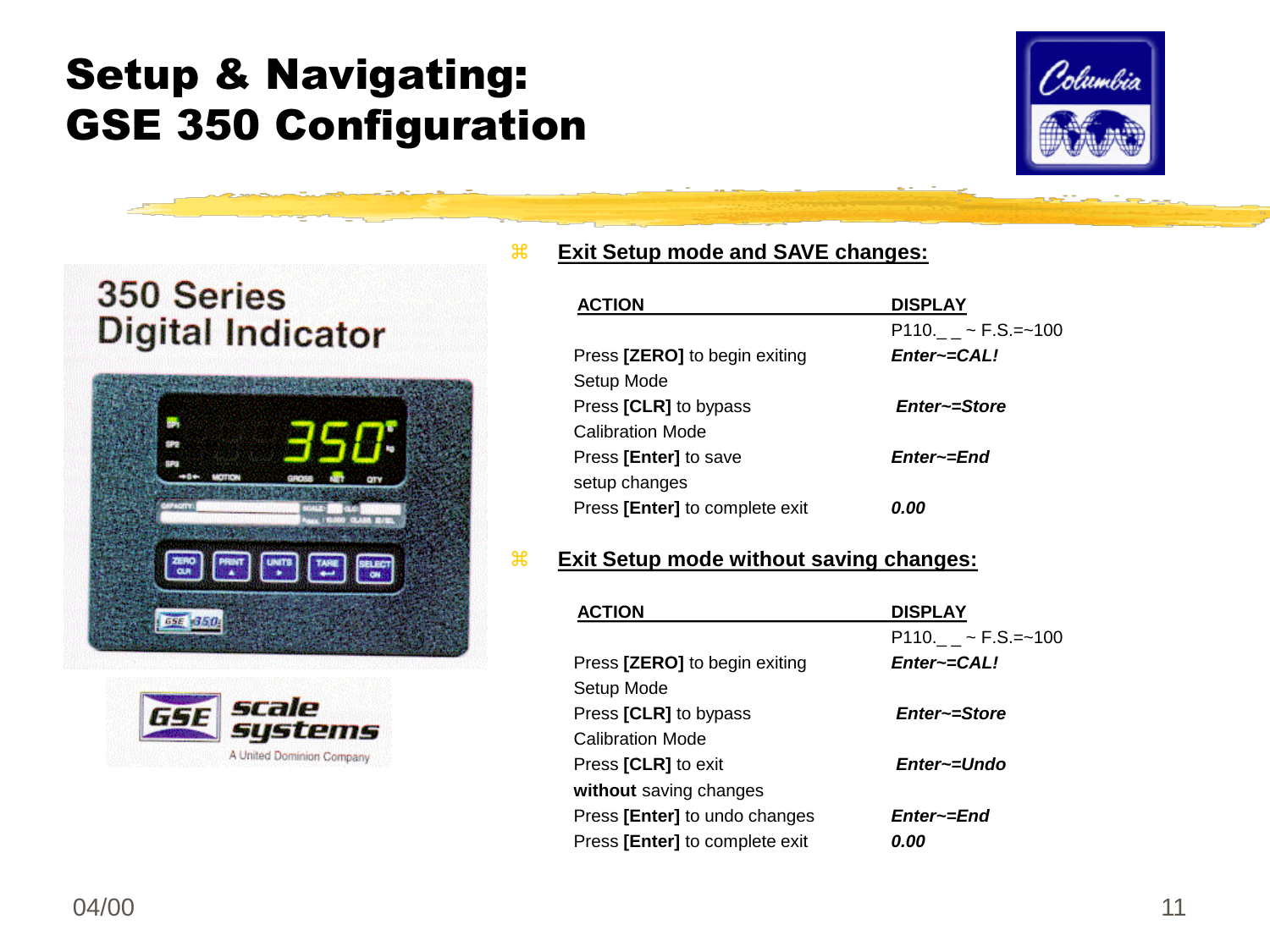

### 350 Series **Digital Indicator**





### **Key-in Parameters:**

For Example: Parameter 110 is a Key-In parameter that holds the full scale value for the load sensing device. Although the full scale range is limited from .01 to 999,999, any value in between may be keyed in.

To setup a full scale value of 250 lbs., perform the following steps from the setup mode:

| <b>ACTION</b>         |                                  | <b>DISPLAY</b>                     |
|-----------------------|----------------------------------|------------------------------------|
| Press P110 [SELECT]   |                                  | $P110. \quad \sim F.S. = \sim 100$ |
| Press<br><b>PRINT</b> | four times to select first digit | 2                                  |
| Press<br><b>UNITS</b> | to advance to next digit         | 2.                                 |
| <b>PRINT</b><br>Press | six times to select next digit   | 25                                 |
| <b>UNITS</b><br>Press | to advance to next digit         | 25.                                |
| <b>PRINT</b><br>Press | once to select next digit        | 250                                |
| <b>TARE</b><br>Press  | to enter value                   | $P110. \quad -F.S. = -250$         |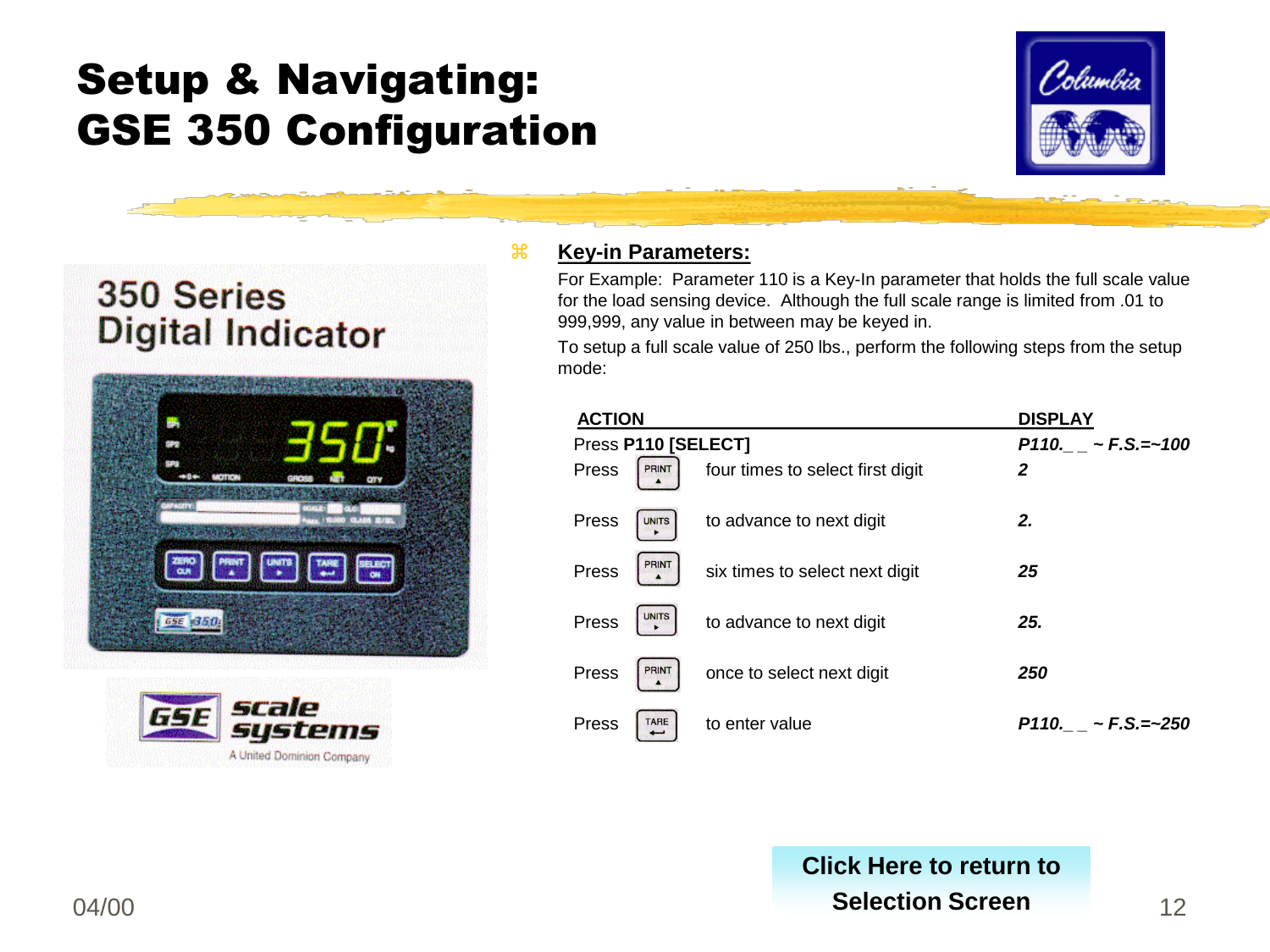# Parameters/Calibration Map: GSE 350 Configuration



**[Detail Description](#page-15-0)**

<span id="page-12-0"></span>

| <b>Parameter</b><br><b>Selection</b><br><b>Number</b> | <b>Display</b><br><b>Name</b> | <b>Default</b><br><b>Value</b> | <b>Columbia</b><br><b>Setting</b> | <b>Valid</b><br><b>Range/Choices</b> | <b>Parameter</b><br><b>Description</b>          | <b>Ref Page in</b><br><b>Manual Ver 1.0</b> | Maximum Weight<br><b>Enter during</b>     |
|-------------------------------------------------------|-------------------------------|--------------------------------|-----------------------------------|--------------------------------------|-------------------------------------------------|---------------------------------------------|-------------------------------------------|
|                                                       |                               |                                |                                   |                                      |                                                 |                                             | <b>Calibration</b>                        |
|                                                       |                               |                                |                                   |                                      |                                                 |                                             |                                           |
| $P110 -$                                              | $F.S. =$                      | 100.00                         | 100.00                            | 01-999,999                           | <b>Full Scale</b>                               | 23                                          |                                           |
|                                                       |                               |                                |                                   | (Keyed In)                           | Value                                           |                                             | Ref. Key-in                               |
|                                                       |                               |                                |                                   |                                      |                                                 |                                             | procedure to enter                        |
| P111.                                                 | 1Grad                         | .01                            | 1.0                               | $.00001 - 500$                       | <b>Full Scale</b>                               | $\overline{23}$                             |                                           |
|                                                       |                               |                                |                                   | (24 Selections)                      | <b>Count By</b>                                 |                                             | Setting                                   |
| P112.                                                 | <b>Ztrac</b>                  | 0.5d                           | Off                               | Off-20.0d                            | <b>Zero Track</b>                               | $\overline{23}$                             |                                           |
|                                                       |                               |                                |                                   | (200 Selections)                     | Aperture<br><b>Setting</b>                      |                                             |                                           |
| P114.                                                 | <b>Stabl</b>                  | 1.0 <sub>d</sub>               | 2.0 <sub>d</sub>                  | Off-20.0d                            | <b>Stability</b>                                | 23                                          | No change to                              |
|                                                       |                               |                                |                                   | (200 Selections)                     | Window                                          |                                             | setting necessary                         |
| P116.                                                 | <b>Filtr</b>                  | 1 Sec                          | 2 Sec                             | .065-8.00 Sec<br>(8 Selections)      | <b>Filter Setting</b>                           | $\overline{23}$                             |                                           |
| P117.                                                 | Rate                          | $0.1$ S                        | $0.1$ S                           |                                      | $\sim$                                          | $\blacksquare$                              |                                           |
| P118.                                                 | <b>Zrang</b>                  | 100%                           | 2. P                              | $.01 - 100%$<br>(13 Selections)      | <b>Zero Button</b><br>Range                     | 24                                          |                                           |
| P150.00                                               | <b>Units</b>                  | I <sub>b</sub>                 | Ib                                | lb/kg<br>(Toggle)                    | <b>Default</b><br>(Calibration)<br><b>Units</b> | 24                                          |                                           |
| P151.01                                               | <b>Unbut</b>                  | Enable                         | <b>Enable</b>                     | Enable/Disable<br>(Toggle)           | <b>Units Button</b>                             | 24                                          | To change setting:<br>Press [TARE] button |
| P161.00                                               | <b>TarSa</b>                  | <b>Disable</b>                 | <b>Disable</b>                    | Enable/Disable<br>(Toggle)           | <b>Tare Save</b>                                | 24                                          | to scroll through all                     |
| P166.01                                               | <b>AutoT</b>                  | Enable                         | <b>Disable</b>                    | Enable/Disable<br>(Toggle)           | <b>Auto Tare</b>                                | 24                                          | selection or using the                    |
| P169.00                                               | <b>AtClr</b>                  | <b>Disable</b>                 | <b>Disable</b>                    | Enable/Disable<br>(Toggle)           | <b>Auto Tare</b><br><b>Clear</b>                | 24                                          | key-in procedure                          |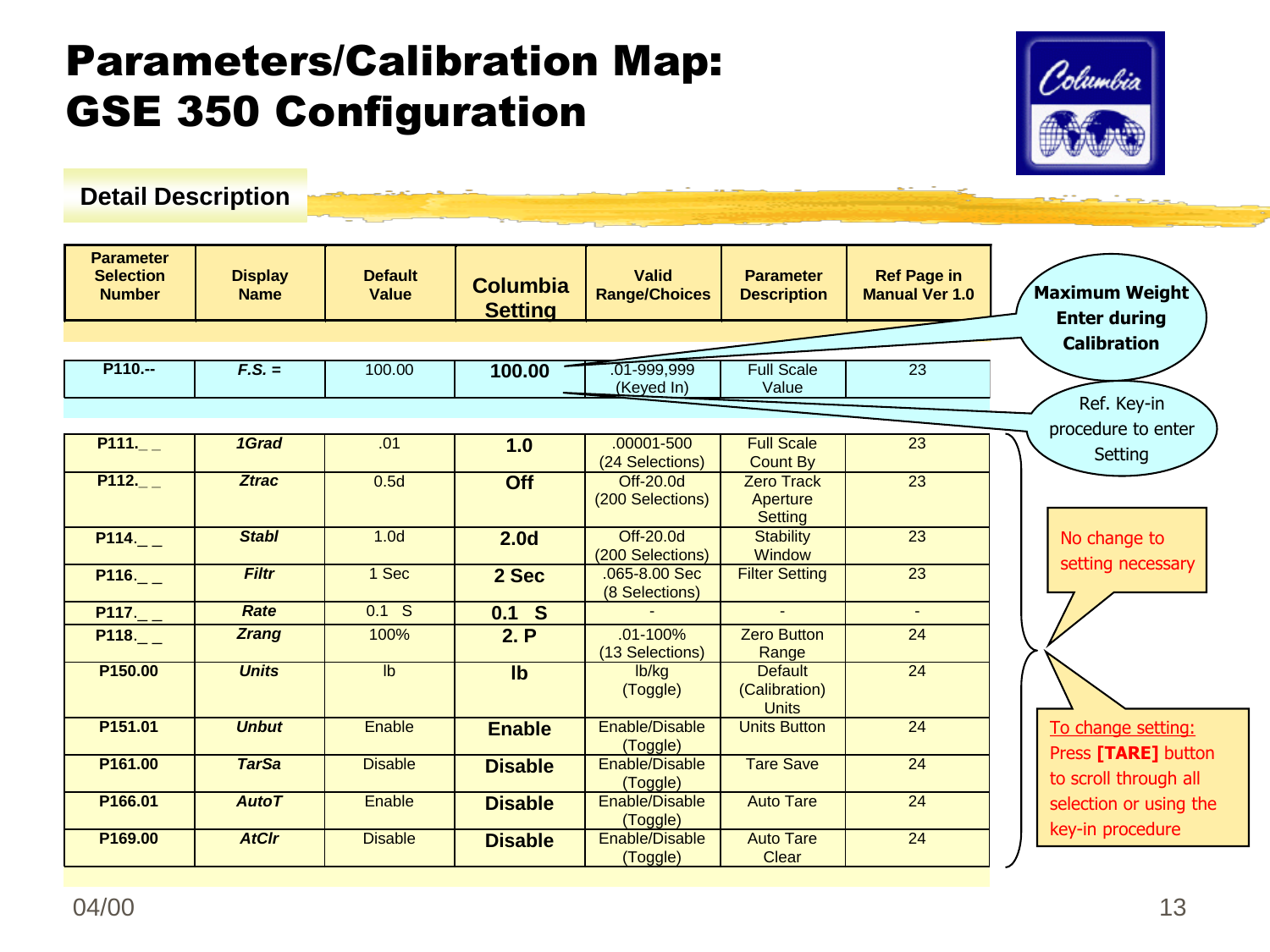## Parameters/Calibration Map: GSE 350 Configuration



**[Detail Description](#page-15-0)**

| <b>Parameter</b><br><b>Selection</b><br><b>Number</b> | <b>Display</b><br><b>Name</b> | <b>Default</b><br><b>Value</b> | <b>Columbia</b><br><b>Setting</b> | <b>Valid</b><br><b>Range/Choices</b> | <b>Parameter</b><br><b>Description</b> | <b>Ref Page in</b><br><b>Manual Ver 1.0</b> |                                              |
|-------------------------------------------------------|-------------------------------|--------------------------------|-----------------------------------|--------------------------------------|----------------------------------------|---------------------------------------------|----------------------------------------------|
|                                                       |                               |                                |                                   |                                      |                                        |                                             |                                              |
| P171.00                                               | <b>AnAlg</b>                  | <b>Disable</b>                 | <b>Enable</b>                     | Enable/Disable<br>(Toggle)           | <b>Analog Output</b><br>Option         | 25                                          |                                              |
| P172.00                                               | <b>AnPar</b>                  | <b>Gross</b>                   | <b>Gross</b>                      |                                      | <b>Analog Output</b><br>Option         | $\overline{29}$                             |                                              |
| P173.                                                 | <b>AnIFS</b>                  | 0.000                          | 0.000                             | $\sim$                               | <b>Analog Output</b><br>Option         | $\overline{29}$                             |                                              |
| P174.                                                 | <b>AnOff</b>                  | 0.000                          | 0.000                             | $\sim$                               | <b>Analog Output</b><br>Option         | 29                                          | No change to<br>setting necessary            |
| P175.10                                               | <b>AnRng</b>                  | 10.000                         | 10.000                            | $\blacksquare$                       | <b>Analog Output</b><br>Option         | 29                                          |                                              |
| P176.01                                               | <b>AnRst</b>                  | No Change                      | <b>No Change</b>                  |                                      | <b>Analog Output</b><br>Option         | 29                                          |                                              |
| P177.00                                               | <b>AType</b>                  | $0 - 10 V$                     | $4 - 20$ mA                       | $\sim$                               | <b>Analog Output</b><br>Option         | 29                                          |                                              |
| P <sub>179.00</sub>                                   | <b>Count</b>                  | <b>Disable</b>                 | <b>Disable</b>                    | Enable/Disable<br>(Toggle)           | Counting<br><b>Functions</b>           | $\overline{25}$                             |                                              |
| P200.00                                               | <b>Baud</b>                   | 9600                           | 9600                              | 150-9600<br>(7 Selections)           | <b>Comm Baud</b><br>Rate               | 25                                          | To change setting:                           |
| P201.01                                               | <b>Data</b>                   | 8 Bits                         | 8 Bits                            | 7-8 Bits<br>(2 Selections)           | <b>Comm Data</b><br><b>Bits</b>        | 25                                          | Press [TARE] button<br>to scroll through all |
| P202.00                                               | Par'y                         | <b>None</b>                    | <b>None</b>                       | None-Odd<br>(3 Selections)           | <b>Comm Parity</b>                     | 25                                          | selection or using the                       |
| P203.00                                               | <b>Stop</b>                   | $1$ Bit                        | 1 Bit                             | $1-2$ Bits<br>(2 Selections)         | <b>Comm Stop</b><br><b>Bits</b>        | $\overline{26}$                             | key-in procedure                             |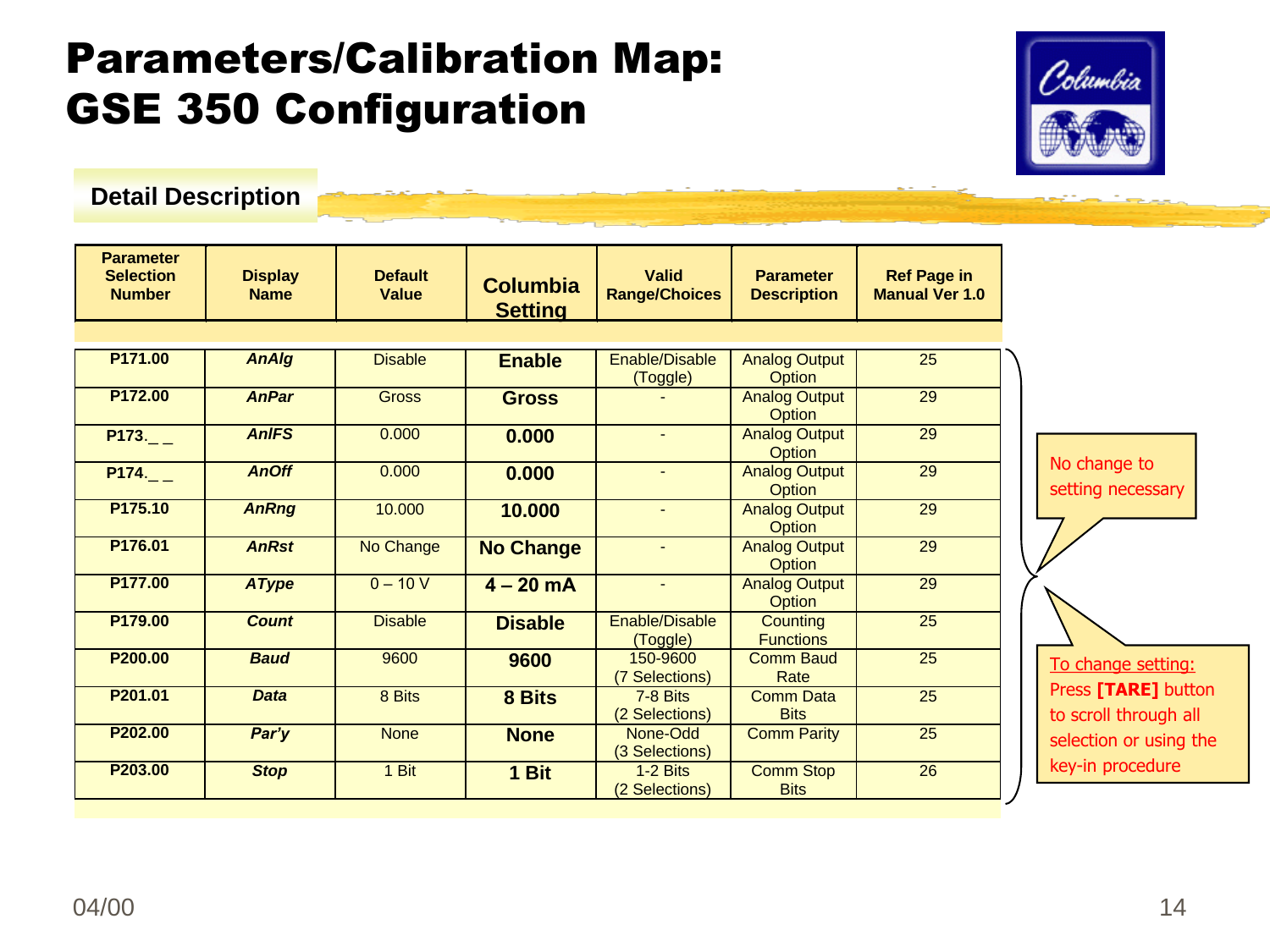# Parameters/Calibration Map: GSE 350 Configuration



| <b>Parameter</b><br><b>Selection</b><br><b>Number</b> | <b>Display</b><br><b>Name</b> | <b>Default</b><br><b>Value</b> | <b>Columbia</b><br><b>Setting</b> | <b>Valid</b><br><b>Range/Choices</b> | <b>Parameter</b><br><b>Description</b>  | <b>Ref Page in</b><br><b>Manual Ver 1.0</b> |
|-------------------------------------------------------|-------------------------------|--------------------------------|-----------------------------------|--------------------------------------|-----------------------------------------|---------------------------------------------|
|                                                       |                               |                                |                                   |                                      |                                         |                                             |
| P204.02                                               | <b>HndSh</b>                  | Soft                           | <b>Soft</b>                       | None-Both<br>(4 Selections)          | Comm<br>Handshake                       | 26                                          |
| P210.01                                               | <b>Send</b>                   | <b>Press</b>                   | <b>Press</b>                      | Off-Cycle<br>(4 Selections)          | Comm<br><b>Transmit</b>                 | 26                                          |
| P212.01                                               | <b>Stabl</b>                  | <b>Delay</b>                   | <b>Delay</b>                      | Off-Delay<br>(Toggle)                | <b>Comm Motion</b>                      | 26                                          |
| P213.01                                               | <b>TrTyp</b>                  | $-1-$                          | $-1-$                             | $0 - 11$<br>(Selection)              | <b>Print</b><br>Transmission            | 26                                          |
| P410.--                                               | <b>Euro</b>                   | <b>Disable</b>                 | <b>Disable</b>                    | Enable/Disable<br>(Toggle)           | <b>OIML</b> Enforce                     | 28                                          |
| P420.01                                               | <b>Dsply</b>                  | On                             | On                                | Off-Auto<br>(3 Selections)           | <b>Display</b><br><b>Function</b>       | 28                                          |
| P440.00                                               | <b>NTEP</b>                   | <b>Disable</b>                 | <b>Disable</b>                    | Enable/Disable<br>(Toggle)           | <b>NTEP Enforce</b>                     | 28                                          |
| P800.00                                               | <b>R-But</b>                  | <b>None</b>                    | <b>None</b>                       | None-Setpoint<br>(5 Selections)      | <b>Remote Button</b><br><b>Function</b> | 28                                          |
| P1000 .--                                             | Cust.<br><b>Trans</b>         | $-$                            | --                                |                                      | <b>Custom</b><br><b>Transmit</b>        | 29                                          |
| P5100.00                                              | <b>SetPt</b>                  | <b>None</b>                    | <b>None</b>                       | None-Indep<br>(8 Selections)         | <b>Setpoint</b><br><b>Operation</b>     | 29                                          |



#### $04/00$   $\blacksquare$  15 **[Click Here to return to](#page-1-0) Selection Screen**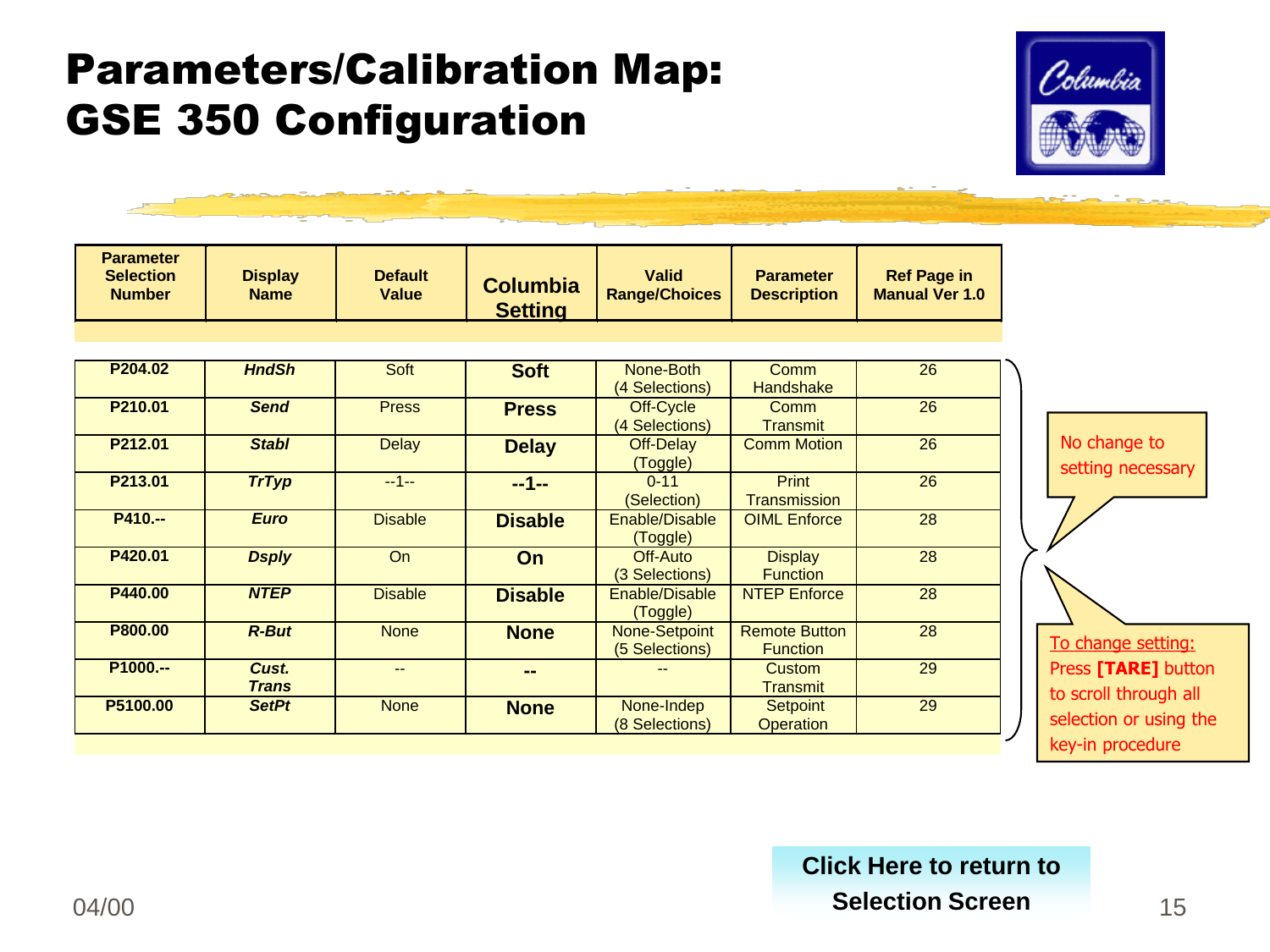

#### **P110 Full Scale Value (Key in)**

Denotes the full scale capacity of the connected load sensing device. This value should not exceed the rated capacity of the weighing device.

#### **P111 Division Size (Selection)**

Indicates the count-by and decimal point. Pressing **[ZERO] + [TARE]** will automatically select the choice closest to 10,000 divisions without exceeding 10,000 divisions.

#### **P112 Zero Track Aperture (Selection)**

Set in terms of number of divisions. Zero tracking eliminates small weight deviations at or near zero. Weight deviations within the selected window that have been stable for more than 1 second are tracked off. This maintains a gross or net zero condition.

The sum of weight values zeroed with auto zero tracking and **[ZERO]** can not exceed the allowable zero range **(P118).**

Truck scales commonly use zero tracking to compensate for snow fall. To determine the proper setting in a counting application, divide the weight of the smallest product counted by the division size **(P111)**. Zero Track should be set to 0 (off) for most setpoint filling operations. This prevents tracking off any product trickle at the start of a fill process.

#### **P114 Stability (Selection)**

Stability is defined as weight fluctuations within an aperture that can be regarded as being a stable weight. Deviations outside of this aperture are considered motion, and the motion annunciator on the front panel will light accordingly. Once the scale settles within the stability aperture, the indicator will wait 1 second before the indicator is considered stable.

<span id="page-15-0"></span>Print operations configured as motion delayed **(P114)** will not send the specified data until the weight reflects a stable reading as designated by this setting. Certain setpoint operations are also considered motion delayed and will not change states until a nomotion condition exists. See individual setpoint operations *(section 3.9)* for information on how motion is handled.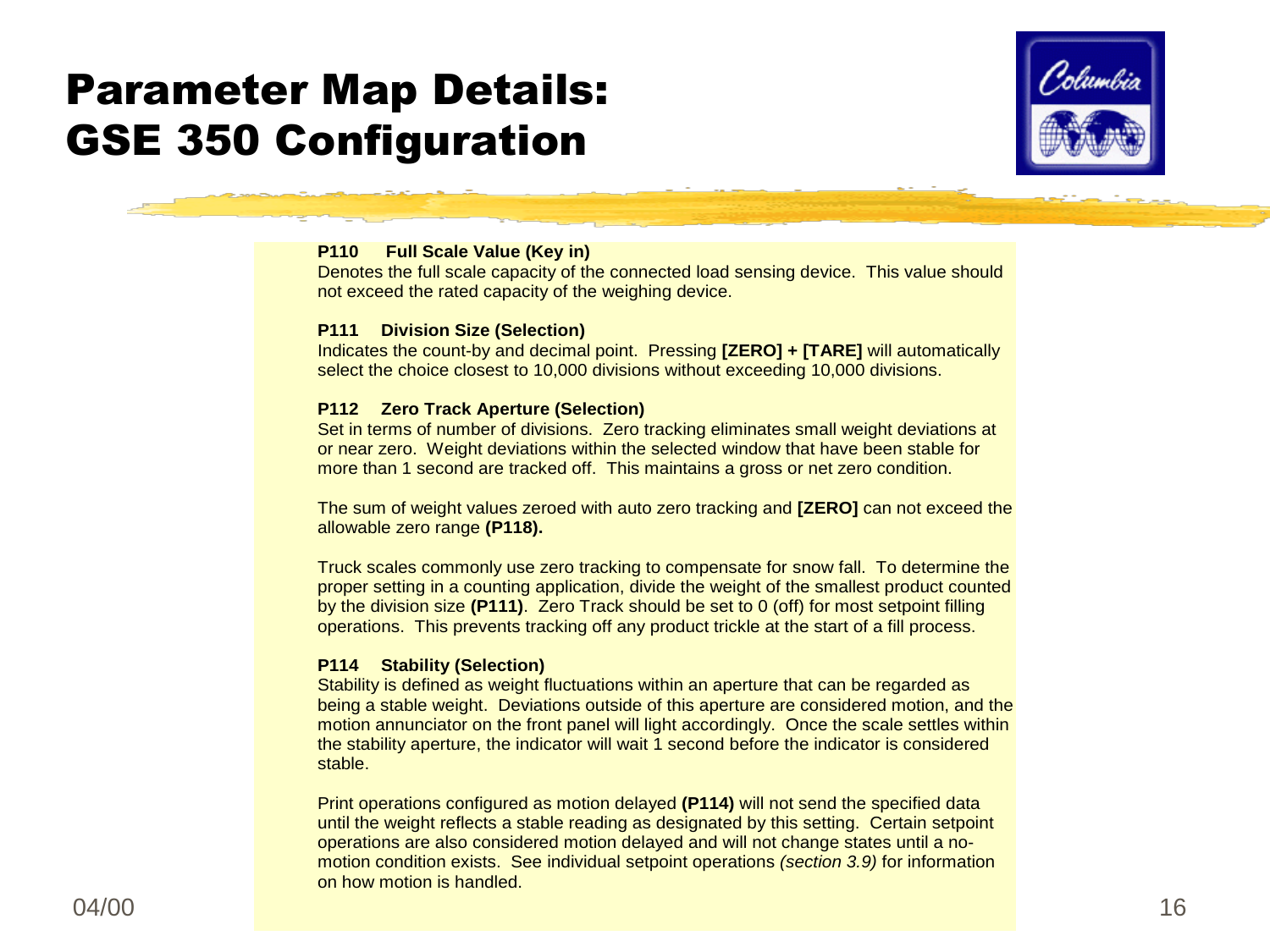

#### **P116 Filter (Selection)**

Sets the indicator response time in terms of seconds. Filtering determines how quickly the indicator will respond to changing input signals. A low filter setting speeds the response, a higher filter setting will "dampen" the response.

Filtering is used to filter out weight fluctuations caused by outside sources, such as vibrations or air currents.

#### **P118 Zero Range (Selection)**

Specifies how many divisions can be zeroed in terms of a percentage of full scale **(P110)**. The sum of weight values zeroed through the **[ZERO]** key and auto zero tracking can not exceed this range.

A zero range of 5% is commonly used with large tank scales to avoid accidental zeroing of a full or partially full tank.

#### **P150 Units (Toggle)**

Set default units to 'lb' or 'kg'. The indicator must use the default units during calibration procedures *(see Section 4)*. The default units are the displayed units upon indicator power-up.

#### **P151 Units Button (Toggle)**

When enabled, this parameter will allow **[UNITS]** to toggle the units between 'lb' and 'kg' *(1000g)*. When disabled, the indicator will show only the calibration units as determined by **P150**.

#### **P161 Tare Save (Toggle)**

Enabling Tare Save allows the indicator to retain the tare value in the event of power loss. The correct net weight is restored upon power-up.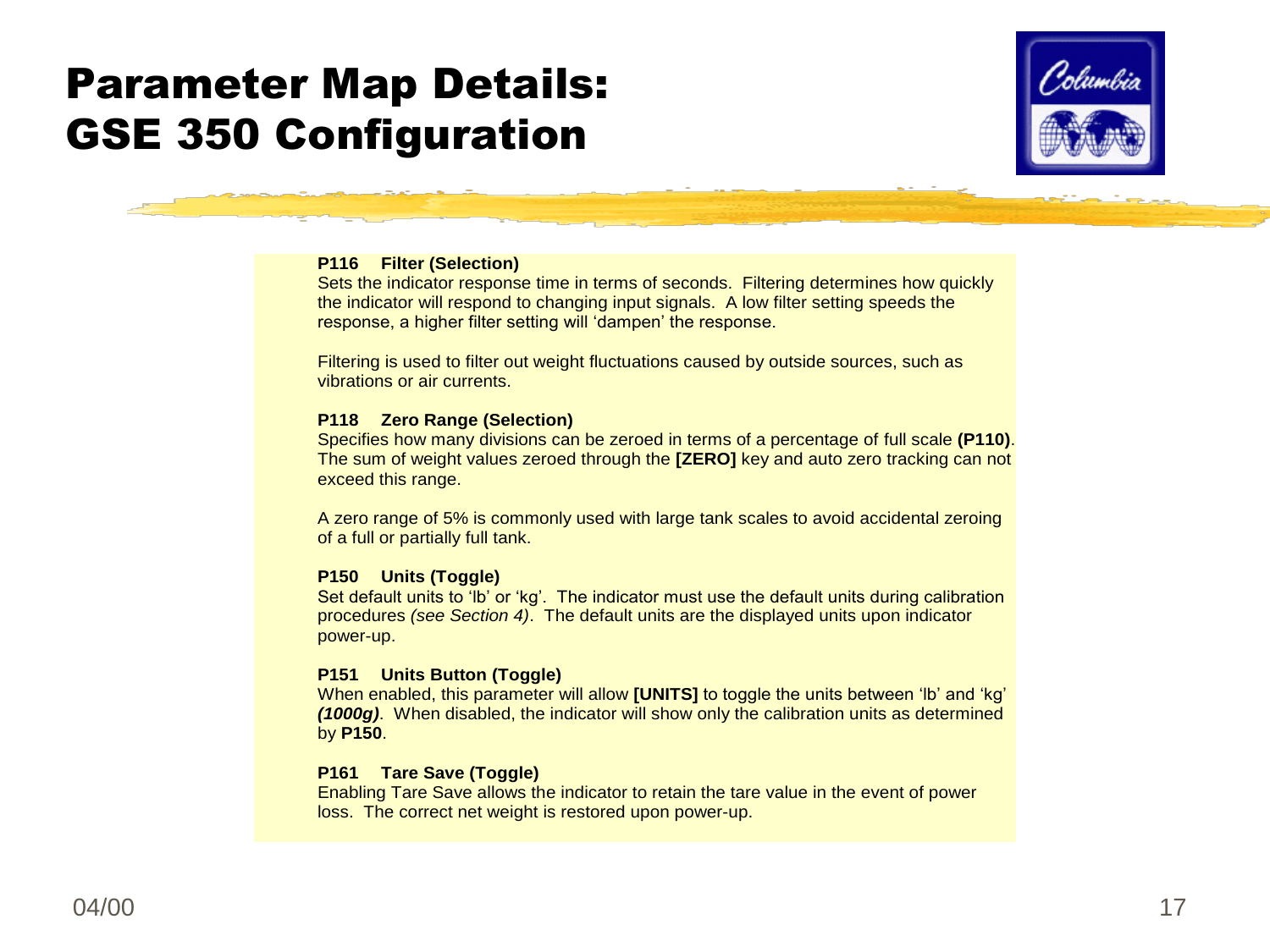

#### **P166 Auto Tare (Toggle)**

When enabled, pressing **[TARE]** will wait for a no-motion condition and bring the scale to a net zero reading. Disabling will prevent keypad tare operations.

 Note that if a setpoint activation method is set to **[TARE]**, disabling Auto Tare will also disable the activation of that setpoint

#### **P169 Auto Tare Clear (Toggle)**

Enabling this feature will cause the current tare value to be cleared to zero every time the indicator stabilizes within  $\pm 5$  graduations of gross zero

#### **P171 Analog (Toggle)**

Enable or disable the optional analog output module. *(See section 3.6 for all parameters associated with the Analog Output Module).*

#### **P179 Count (Toggle)**

When enabled, the quantity mode becomes accessible via the [**SELECT]** key. The quantity mode is identified by the illumination of the QTY annunciator. See individual setpoint setups (*section 3.9*) for using quantity as a basis for setpoint operations.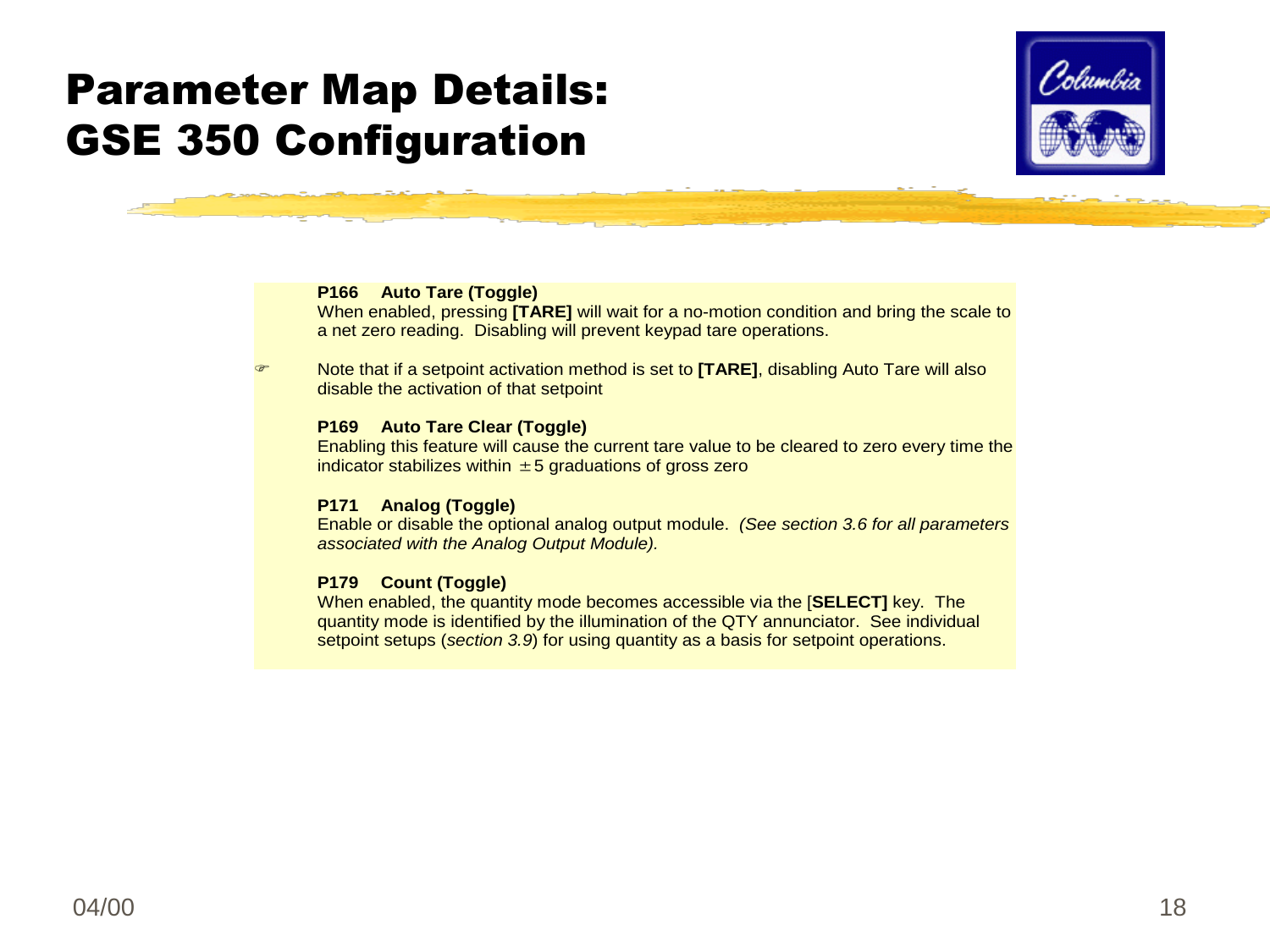

### **Table 3.6-1: Analog Output Parameters**

| <b>Parameter</b><br><b>Setting</b> | <b>Displayed</b><br><b>Name</b> | <b>Description</b>                                                                                           | <b>Type/Choices</b><br>(*=Default)                       |
|------------------------------------|---------------------------------|--------------------------------------------------------------------------------------------------------------|----------------------------------------------------------|
| P171.00                            | <b>AnAlg</b>                    | Enable analog option.                                                                                        | Disbl*, Enabl                                            |
| P <sub>172.00</sub>                | <b>AnPar</b>                    | Parameter that analog signal<br>corresponds to.                                                              | Gross*, Net, Qty (If counting is<br>enabled)             |
| $P173 -$                           | <b>AnIFS</b>                    | Full scale value at which P172<br>selection yields an output of 10<br>volts. If set to 0, uses P110 setting. | <b>Numeric Entry:</b><br>$0^*$ to $\pm$ 1,000,000        |
| $P174 -$                           | <b>AnOff</b>                    | Offset value which yields a 0 volt<br>output                                                                 | <b>Numeric Entry:</b><br>$0^*$ to $\pm$ 1,000,000        |
| P175.10                            | <b>AnRng</b>                    | Range Value (1-10) which specifies<br>the max value of analog output-<br>entered in terms of voltage.        | <b>Numeric Entry:</b><br>0 to $10*$                      |
| P <sub>176.01</sub>                | <b>AnRst</b>                    | Reset state-Specifies analog signal<br>level when 350 enters setup mode.                                     | 10 v (Max Output)<br>0 volts (Min Output)<br>No Change * |
| P177.00                            | <b>AType</b>                    | Specifies output type:<br><b>Voltage or Current</b>                                                          | 0-10 volts*,<br>$0-20mA,$<br>$4-20mA$                    |



**[Click Here to return to](#page-1-0) Selection Screen**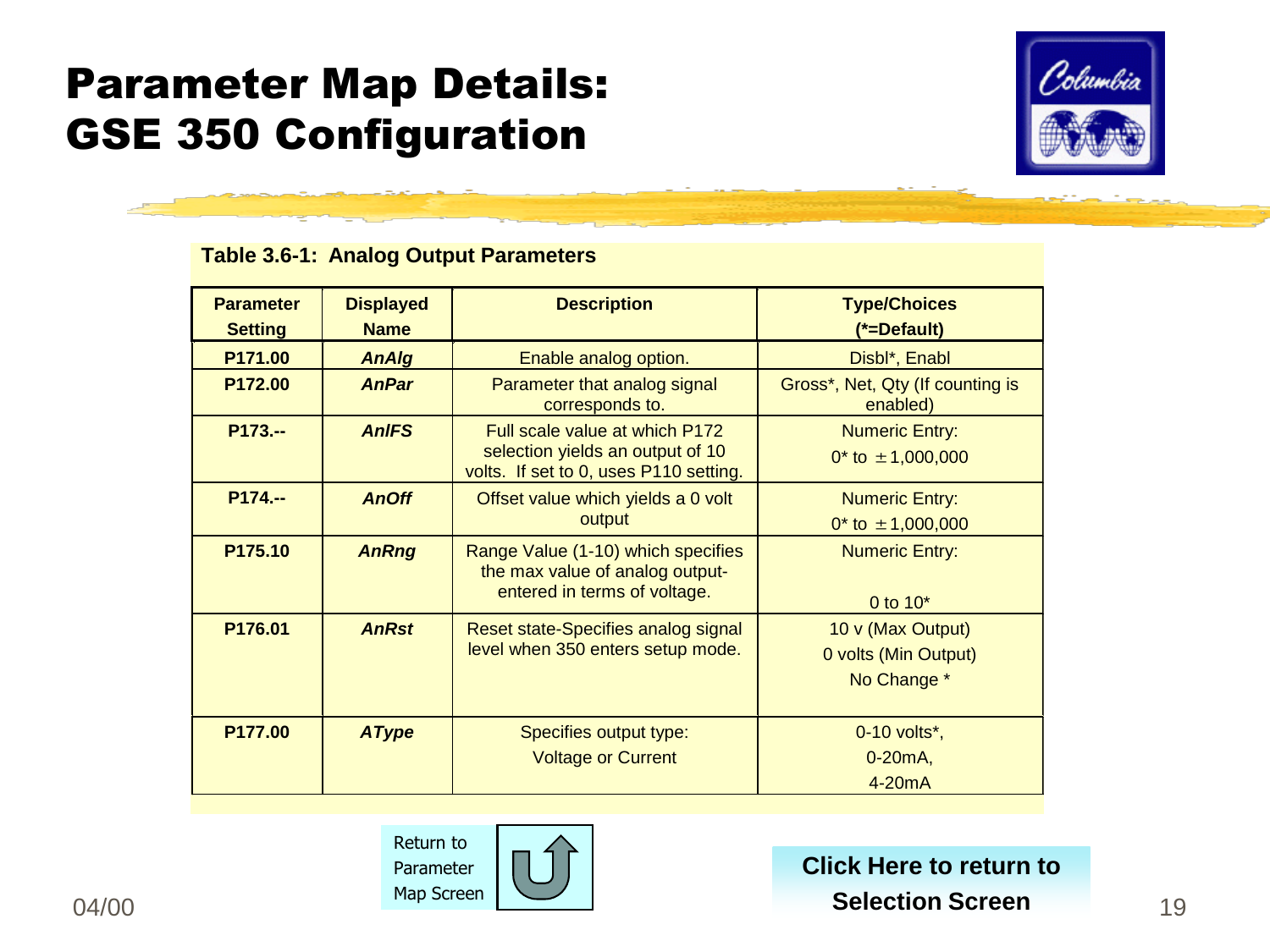# Calibration Procedure: GSE 350 Digital Indicator Panel



### **1. Entering the Setup Mode:**

| <b>ACTION</b>           | <b>DISPLAY</b>     |
|-------------------------|--------------------|
| (Weigh Mode)            | 0.00               |
| Press [ZERO] + [SELECT] | Setup ~ Enter Code |
| Press [SELECT]          | S                  |
| Press [ZERO]            | <b>SZ</b>          |
| Press [PRINT]           | <b>SZP</b>         |
| Press [UNITS]           | <i><b>SZPU</b></i> |
| Press [TARE]            | Chgs ~ Poss!       |
|                         | $F.S = ~100.00$    |

### **2. Enter Full Scale value:**

Example: To setup a full scale value of 250 lbs., perform the following steps from the setup mode

<span id="page-19-0"></span>

| <b>ACTION</b>                                  | <b>DISPLAY</b>   |
|------------------------------------------------|------------------|
|                                                | $F.S. = -100$    |
| Press [PRINT] four times to select first digit | 2                |
| Press [UNITS] to advance to next digit         | 2.               |
| Press [PRINT] six times to select next digit   | 25               |
| Press [UNITS] to advance to next digit         | 25.              |
| Press [PRINT] once to select next digit        | 250              |
| Press [TARE] to enter value                    | $F.S. = -250.00$ |



Note: These keystrokes must be made within 5 seconds, or the indicator will return to the Weigh Mode.

**P110 Full Scale Value (Key in)** Denotes the full scale capacity of the connected load sensing device. This value should not exceed the rated capacity of the weighing device.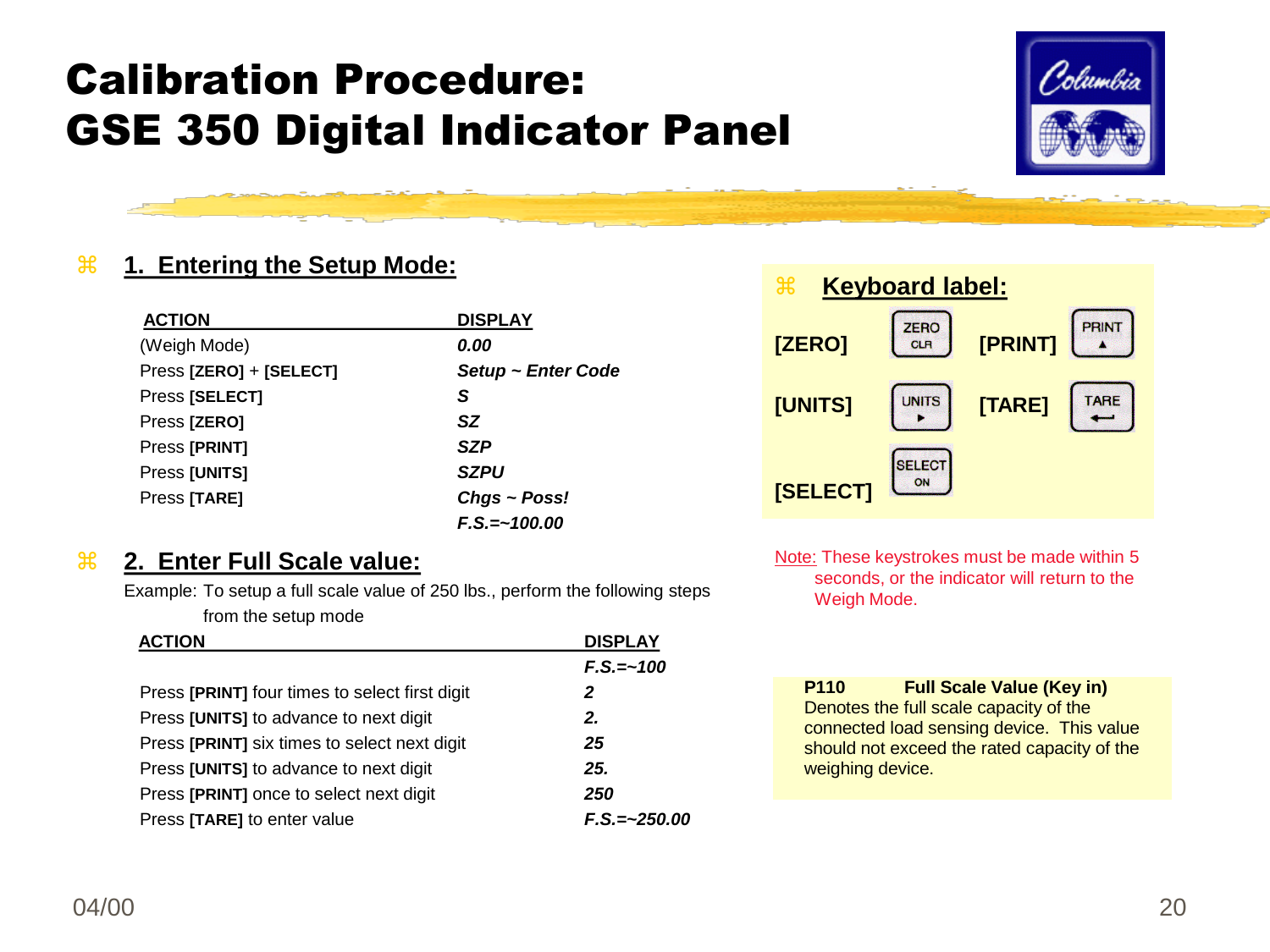# Calibration Procedure: GSE 350 Digital Indicator Panel



### **3. Performing Calibration:**

| <b>ACTION</b>                                   | <b>DISPLAY</b>       |
|-------------------------------------------------|----------------------|
|                                                 | $F.S. = -250.00$     |
| Press [ZERO] button                             | Enter~=CAL!          |
| Press [TARE] to enter calibration               | $First-Zero? - 0.02$ |
| Press [TARE] to accept <i>First~Zero</i>        | Enter~Load~0.00      |
| Enter a known weight that will be use for       |                      |
| calibration using entry keys. (5.00)            |                      |
| Press [PRINT] seven times to select first digit | 5                    |
| Press [UNITS] to advance to next digit          | 5.                   |
| Press [UNITS] to advance to next digit          | 5.0                  |
| Press [UNITS] to advance to next digit          | 5.00                 |
| Press [TARE] to enter value                     | $Add$ -Load-0.00     |
| Place a known weight on the scale               | Add~Load~5.05        |
| Press [TARE] to enter value                     | $CAL$ ~Good?~5.00    |
| Press [TARE] to accept value                    | Enter~=Stor          |
| Press [TARE] to store calibration value         | $Chgs \sim Stor!$    |
|                                                 | Enter~=End           |
| Press [TARE] to end calibration                 | 5.03                 |



- Note: If the display value is similar to the value enter using entry keys then the GSE will display *CAL~Good?* Follow steps to accept calibration.
- Note: If the display value is quite different to the value enter using entry keys then the GSE will display *RECAL~???* Press **[TARE]** to recalibrate. Follow steps to perform calibration.

#### $04/00$  Selection Screen  $21$ **[Click Here to return to](#page-1-0) Selection Screen**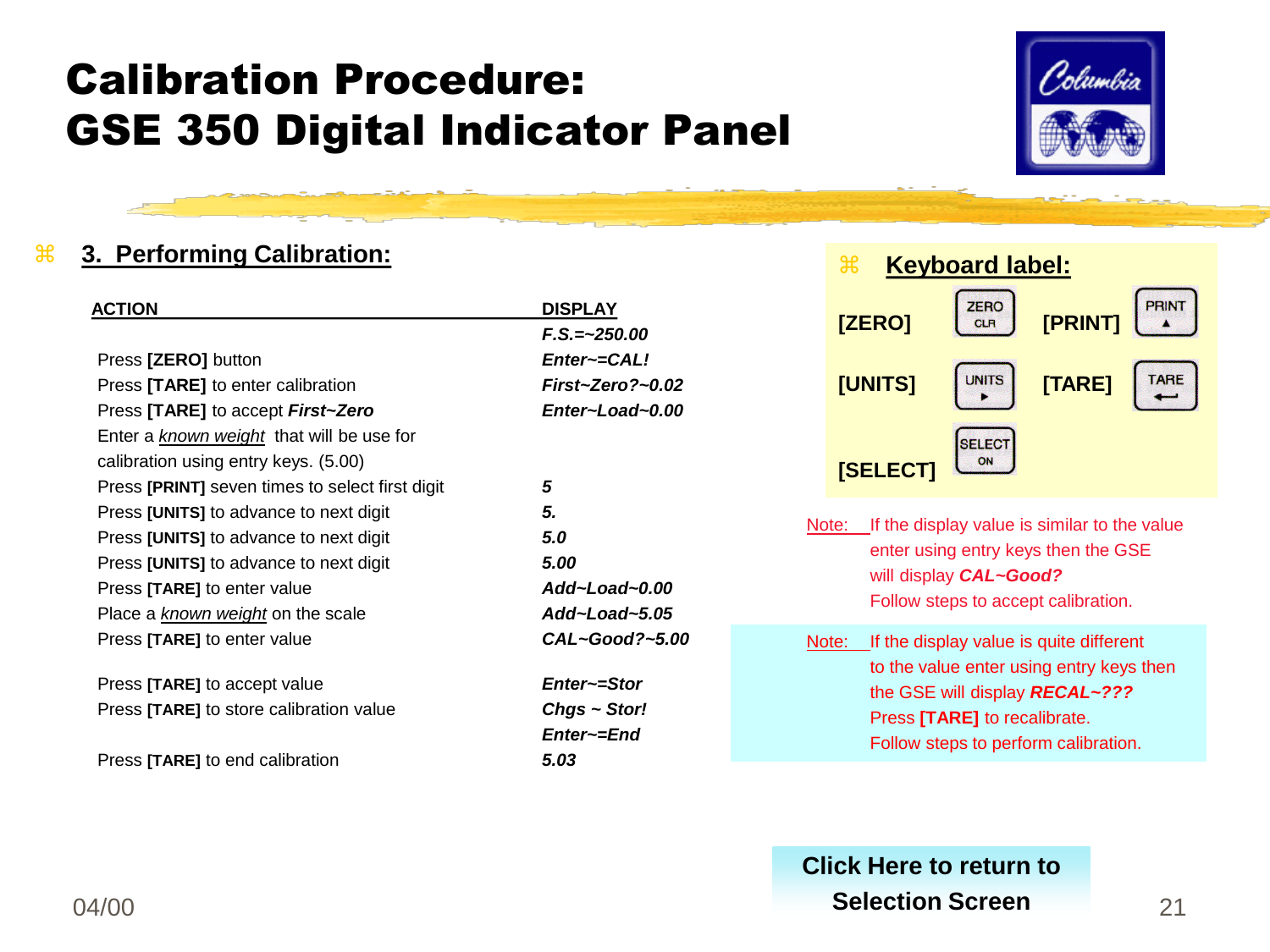

<span id="page-21-0"></span>

| <b>Messages</b>     | <b>Explanation</b>                                                                                                                                                                                                                                  |
|---------------------|-----------------------------------------------------------------------------------------------------------------------------------------------------------------------------------------------------------------------------------------------------|
| Code02              | Under Load. Input signal is less than negative full scale. Check load cell wiring. Verify correct<br>capacity selection at P110.                                                                                                                    |
| Code03              | Over Load. Input signal is greater than positive full scale. Use same checks as "under load"<br>above.                                                                                                                                              |
| Code 05             | Zero attempted beyond that allowed by P118.                                                                                                                                                                                                         |
| Code 08             | Input signal greatly exceeds the valid range. Check the load cell connection.                                                                                                                                                                       |
| Chec~Conn.          | Input signal greatly exceeds the valid range. Check the load cell connection.                                                                                                                                                                       |
| <b>Funct-Disbl</b>  | Attempted to perform a function disabled in the setup mode.                                                                                                                                                                                         |
| Zero~Error          | Zero attempted beyond that allowed by P118.                                                                                                                                                                                                         |
| Tare~Error          | Negative tare attempted when disabled (P440 enabled).                                                                                                                                                                                               |
| Tare~GT FS          | Tare value greater than full-scale capacity.                                                                                                                                                                                                        |
| <b>Delay</b>        | Indicates that a motion delay is in effect (zero, tare, etc.).                                                                                                                                                                                      |
| <b>Delay~Abort</b>  | Acknowledges that a motion delayed function was aborted.                                                                                                                                                                                            |
| <b>Print~Abort</b>  | Acknowledges that a motion delayed print request was aborted.                                                                                                                                                                                       |
| Dsply~OLoad         | Number to be displayed requires more than six digits.                                                                                                                                                                                               |
| Add~Load!           | If displayed after performing a count sample, this message indicates that a larger sample size is<br>required.                                                                                                                                      |
| <b>Out of~Range</b> | Attempted to enter a value beyond the allowable range.                                                                                                                                                                                              |
| <b>SPtxx~Error</b>  | A conflict occurred with a setpoint value entry (example: target entry is less than preact). The<br>digits 'xx' represent the last two digits of the setpoint parameter in error (example: SPt 5~Error<br>indicates a conflict at P5105, preact 1). |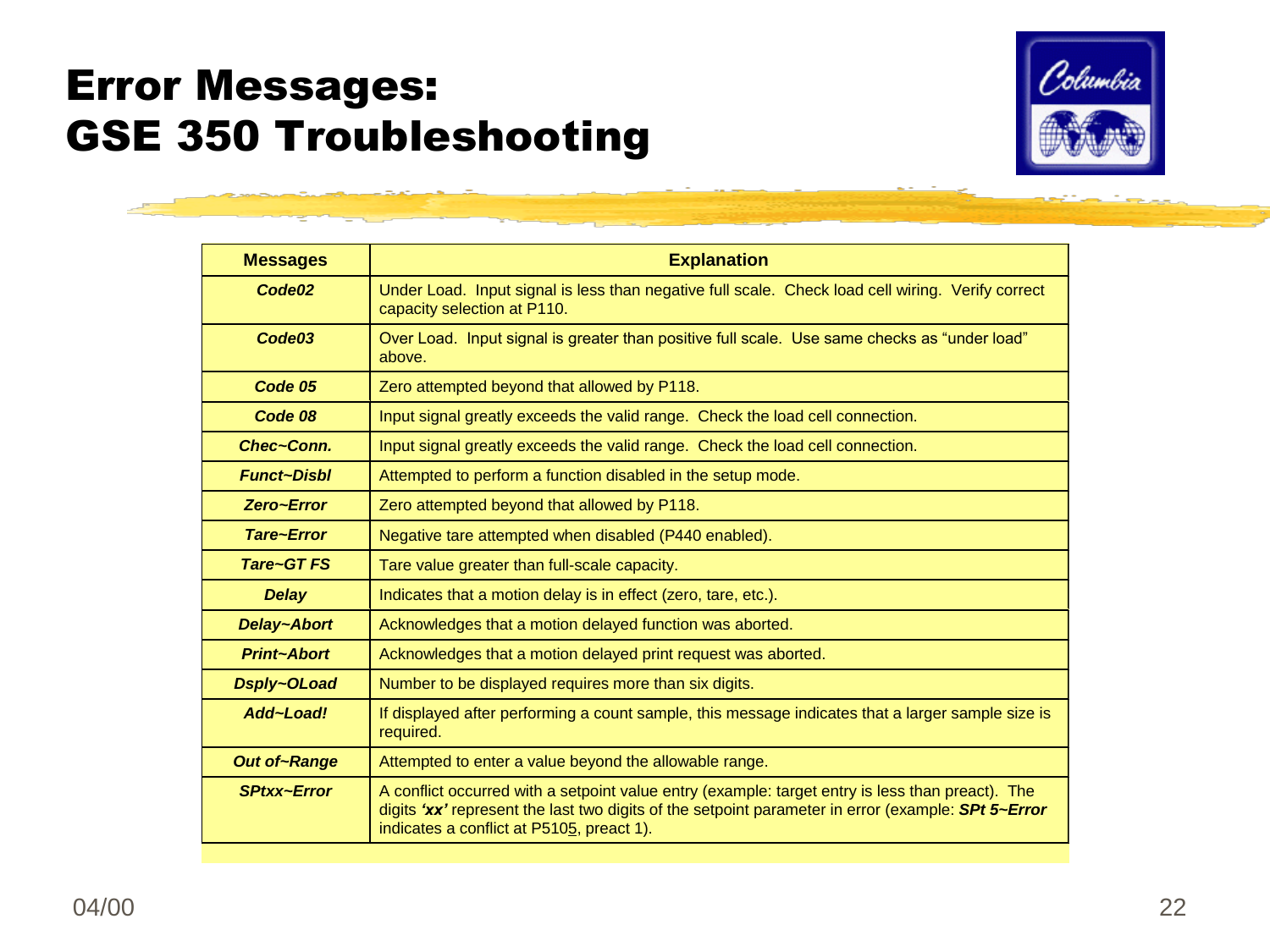

| <b>Messages</b>     | <b>Explanation</b>                                                                                                                                                                                                                              |
|---------------------|-------------------------------------------------------------------------------------------------------------------------------------------------------------------------------------------------------------------------------------------------|
| <b>Bad~Code!</b>    | An incorrect access code was entered.                                                                                                                                                                                                           |
| Unit~Seald          | Access to the setup or calibration mode was denied. Check the internal "YES/NO" program<br>jumper.                                                                                                                                              |
| <b>Entry~Error</b>  | An invalid entry was made.                                                                                                                                                                                                                      |
| <b>Need~Entry</b>   | A numeric value was required before pressing [Enter].                                                                                                                                                                                           |
| <b>Out of~Range</b> | The entered value exceeded the allowable range.                                                                                                                                                                                                 |
| Can't~Set!          | Attempt to change a parameter that does not allow an entry.                                                                                                                                                                                     |
| <b>ResGT~260E3</b>  | The number of divisions exceeds 260000 (see P110, P111).                                                                                                                                                                                        |
| ResGT~25E3          | The number of divisions exceeds 25000 (see P110, P111).                                                                                                                                                                                         |
| <b>ResGT~100!</b>   | The number of divisions is less than 100 (see P110, P111).                                                                                                                                                                                      |
| $ResGT - 1$ !!      | The number of divisions is less than 1 (see P110, P111).                                                                                                                                                                                        |
| <b>SPtxx~Error</b>  | A conflict occurred with a setpoint value entry (example: target entry is less than preact). The<br>digits 'xx' represent the last two digits of the setpoint parameter in error (example: SPt5~Error<br>indicates a conflict P5105, preact 1). |
| <b>Prtcl~Error</b>  | Existing protocol is invalid. The following is not allowed:<br>P201=7 data bits, P202=no parity, P203=1 stop bit<br>P201=8 data bits, P202=even parity, P203=stop bits<br>P201=8 data bits, P202=odd parity, P203=2 stop bits                   |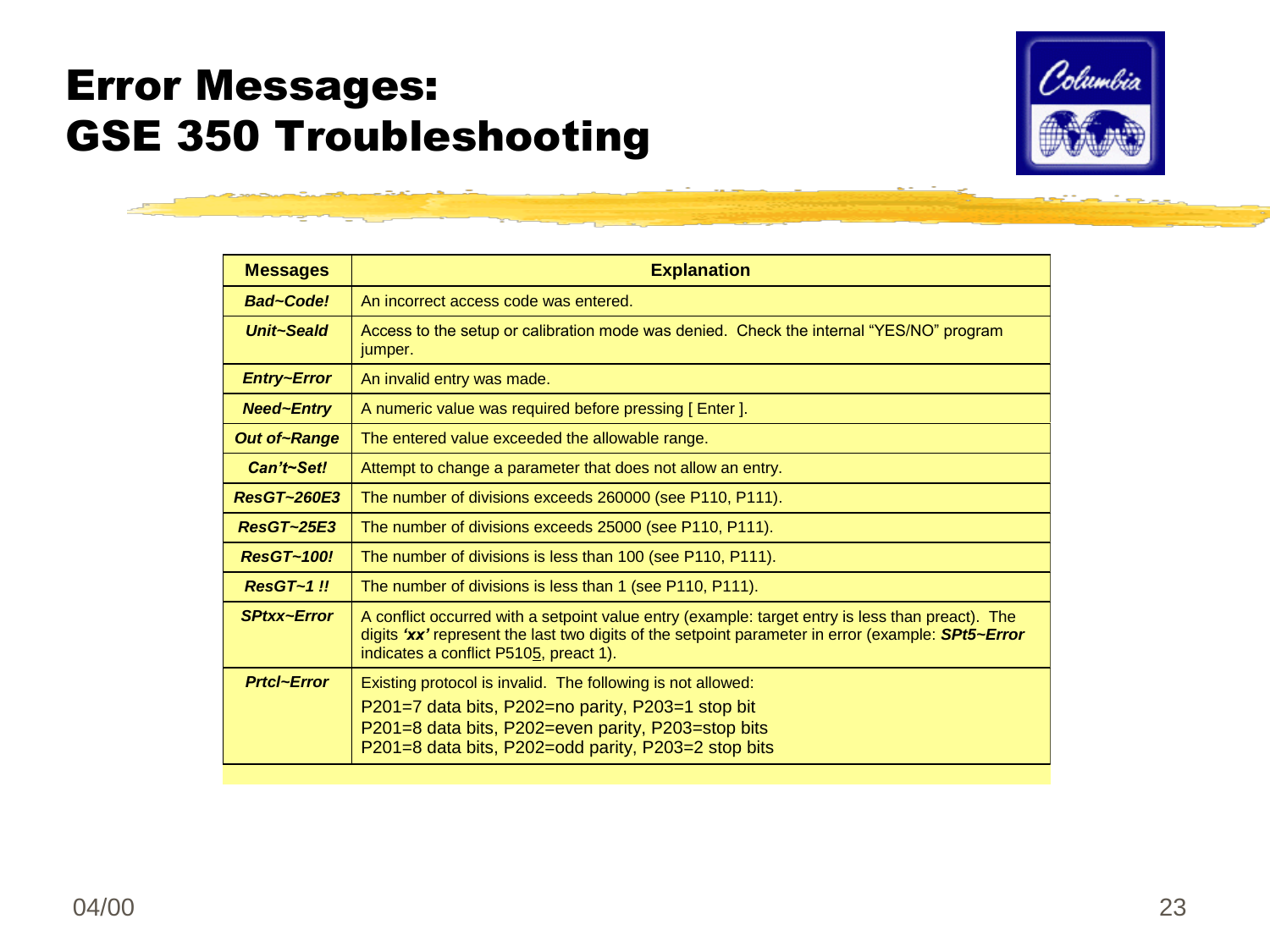

| <b>Explanation</b>                                                                                                       |
|--------------------------------------------------------------------------------------------------------------------------|
| An EEPROM problem was detected during power-up (U2).                                                                     |
| Problem with A/D chip detected.                                                                                          |
| Bad A/D calibration values. Recalibrate A/D (see section 6.4).                                                           |
| EEPROM data could not be read. Attempting power-up reset.                                                                |
| EEPROM data error (U4).                                                                                                  |
| An error occurred when reading setup data from the EEPROM during power-up. All parameters<br>are set to factory default. |
| The EEPROM setup exceeds the memory capacity.                                                                            |
| The current setup exceeds the setup RAM capacity.                                                                        |
|                                                                                                                          |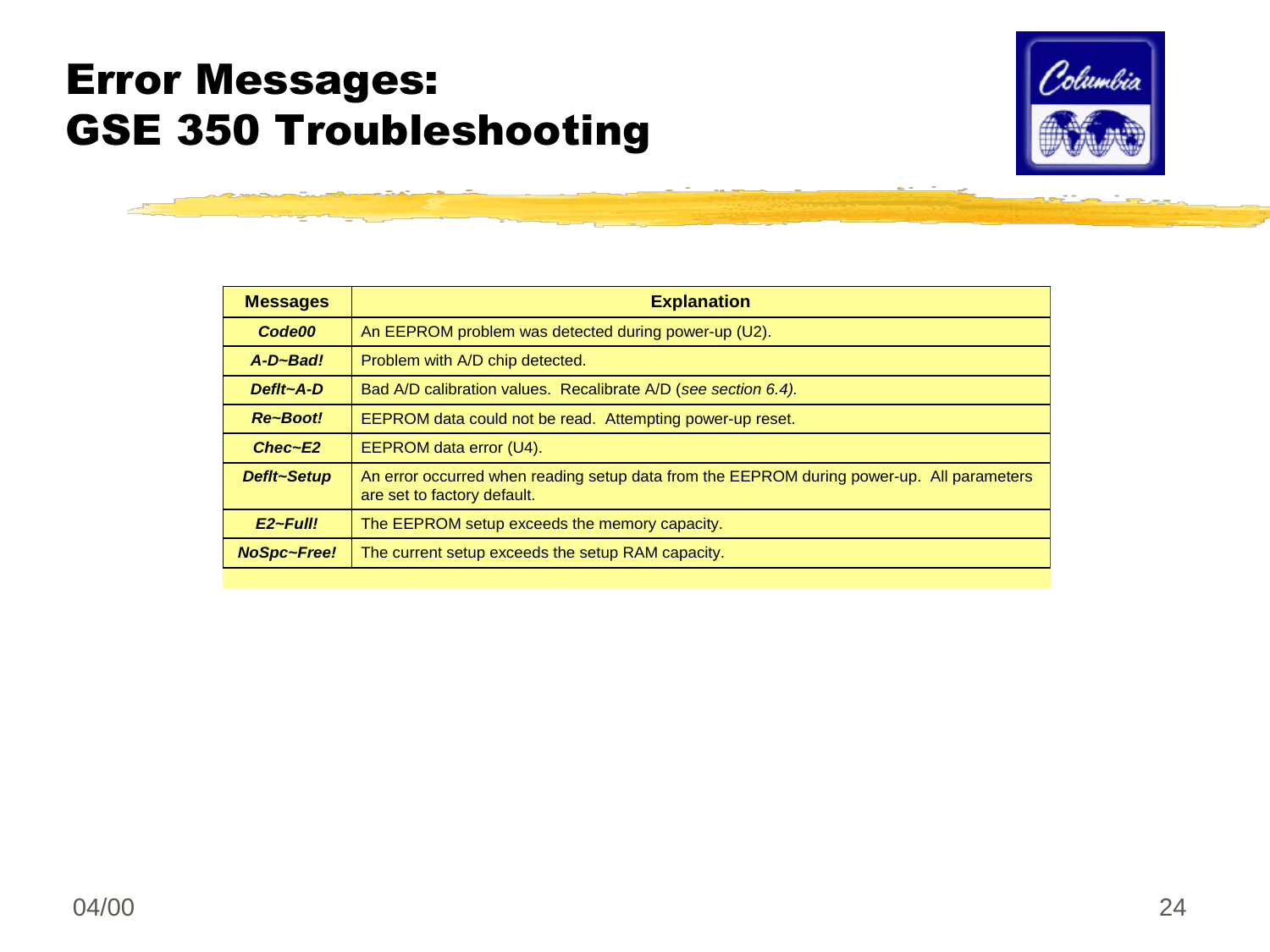

### CALIBRATION ERRORS

| <b>Explanation</b>                                                                                                                                                                               |
|--------------------------------------------------------------------------------------------------------------------------------------------------------------------------------------------------|
| The entered calibration weight will result in an over-capacity condition at full scale. Verify that<br>the correct full scale value (P110) and calibration weight value is correct.              |
| The entered calibration weight will result in a full scale input signal that is less than the minimum<br>allowed. Verify that the full scale value (P110) and entered weight value are correct.  |
| The calibration weight is less than 0.1% of capacity. More weight is required.                                                                                                                   |
| The calibration procedure should be repeated to guarantee accuracy. This prompt will appear<br>when the calibration weight is less than 5% of capacity, or when the A/D coarse gain is adjusted. |
| An invalid entry was made.                                                                                                                                                                       |
|                                                                                                                                                                                                  |

### COMMUNICATION ERRORS

| <b>Messages</b> | <b>Explanation</b>                                                                                                                               |
|-----------------|--------------------------------------------------------------------------------------------------------------------------------------------------|
| Par-Er          | The selected parity (P202) does not match that of the connected device.                                                                          |
| <b>Buf-Er</b>   | The receive buffers capacity was exceeded. This indicates a handshaking problem. Check<br>P204 and verify proper communication port connections. |
| <b>Bit-Er</b>   | The stop bit of a received character did not occur when expected. Verify that protocol (P200 –<br>P204) matches that of the connected device.    |
| <b>TrHold</b>   | Data transmission is inhibited due to a deasserted handshake. Press <b>[CLR]</b> to abort<br>transmission. Check P204.                           |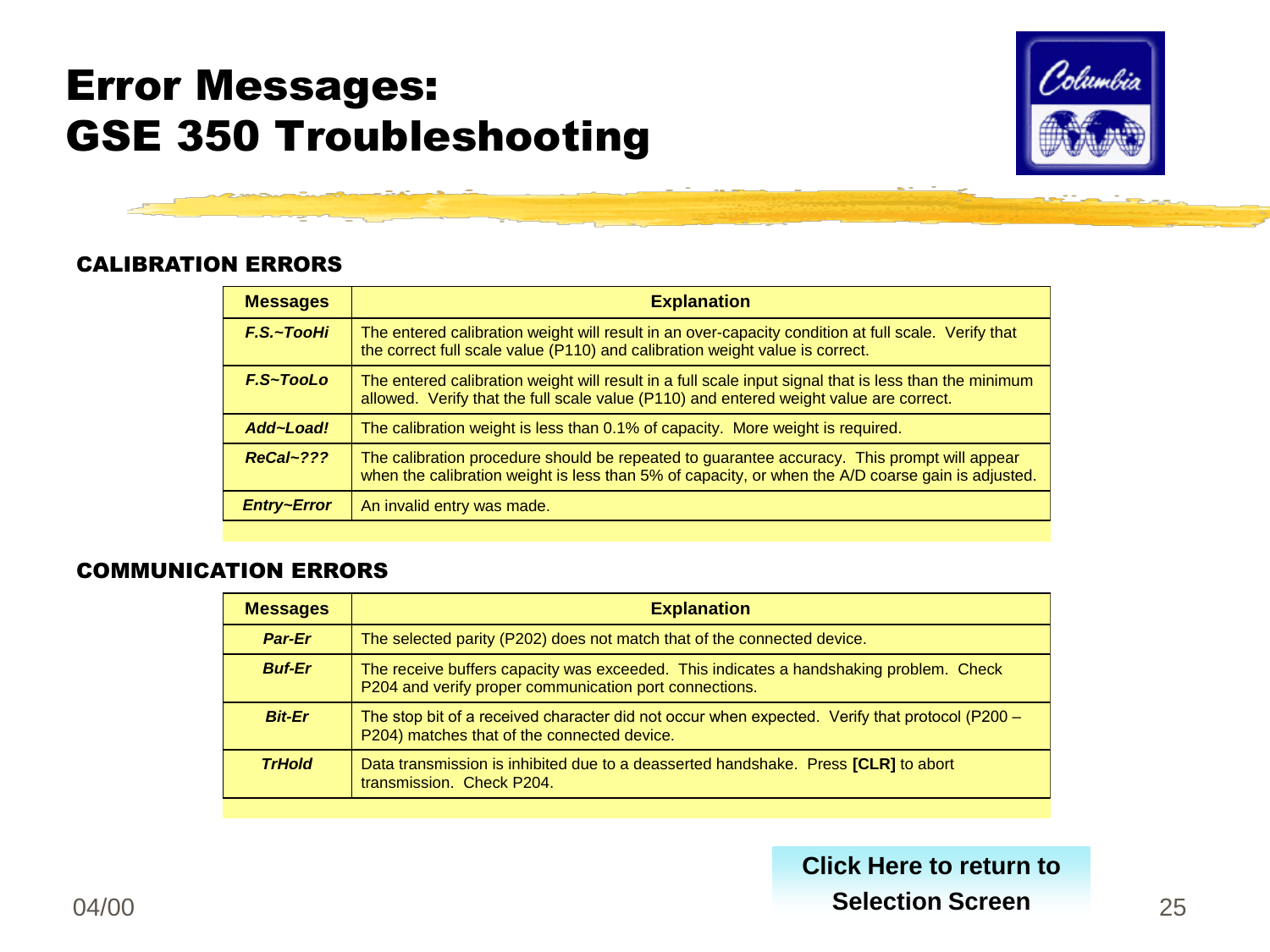# Information Mode Parameters: GSE 350 Troubleshooting



A series of information parameters are available beginning at P60000. These parameters may be accessed from the setup mode, or from the weigh mode.

As each information parameter is accessed, the parameter number is briefly displayed, followed by the parameter name, and finally the parameter value. To repeat the parameter number and name sequence, press **[UNITS]**. To exit the information mode, press **[ZERO]**.

<span id="page-25-0"></span>

| <b>PARAMETER</b> | <b>NAME</b>        | <b>DESCRIPTION</b>                                        |
|------------------|--------------------|-----------------------------------------------------------|
| 60000            | E2Ins              | Total amount of EEPROM storage.                           |
| 60001            | E <sub>2</sub> Fre | Amount of available EEPROM storage.                       |
| 60100            | -GSE-~c1998        | Copyright statement.                                      |
| 60101            | 0350P~01001        | Firmware revision code.                                   |
| 60102            | $02 - 10 - 1998$   | Firmware date code.                                       |
| 60200            | $b \,$ sn~10001    | Main circuit board serial number.                         |
| 60201            | <b>Audit-Trail</b> | OIML (European) audit train number (see section 5.5.2.1). |
|                  | Euro~00000         |                                                           |
| 60202            | i sn~00000         | M350 serial number.                                       |
| 60203            | Audit~Trail        | Calibration audit trail number (see section 5.5.2.2).     |
|                  | CAL.~00000         |                                                           |
| 60204            | <b>Audit-Trail</b> |                                                           |
|                  | Setup~00000        | Setup audit trail number (see section 5.5.2.3).           |
| 61100            | Load~Cell          |                                                           |
|                  | 0.00000            | Current mV/V output of the load cell.                     |
| 61101            | Cal~Factr          |                                                           |
|                  | 1.00000            | Calibration factor for the load cell.                     |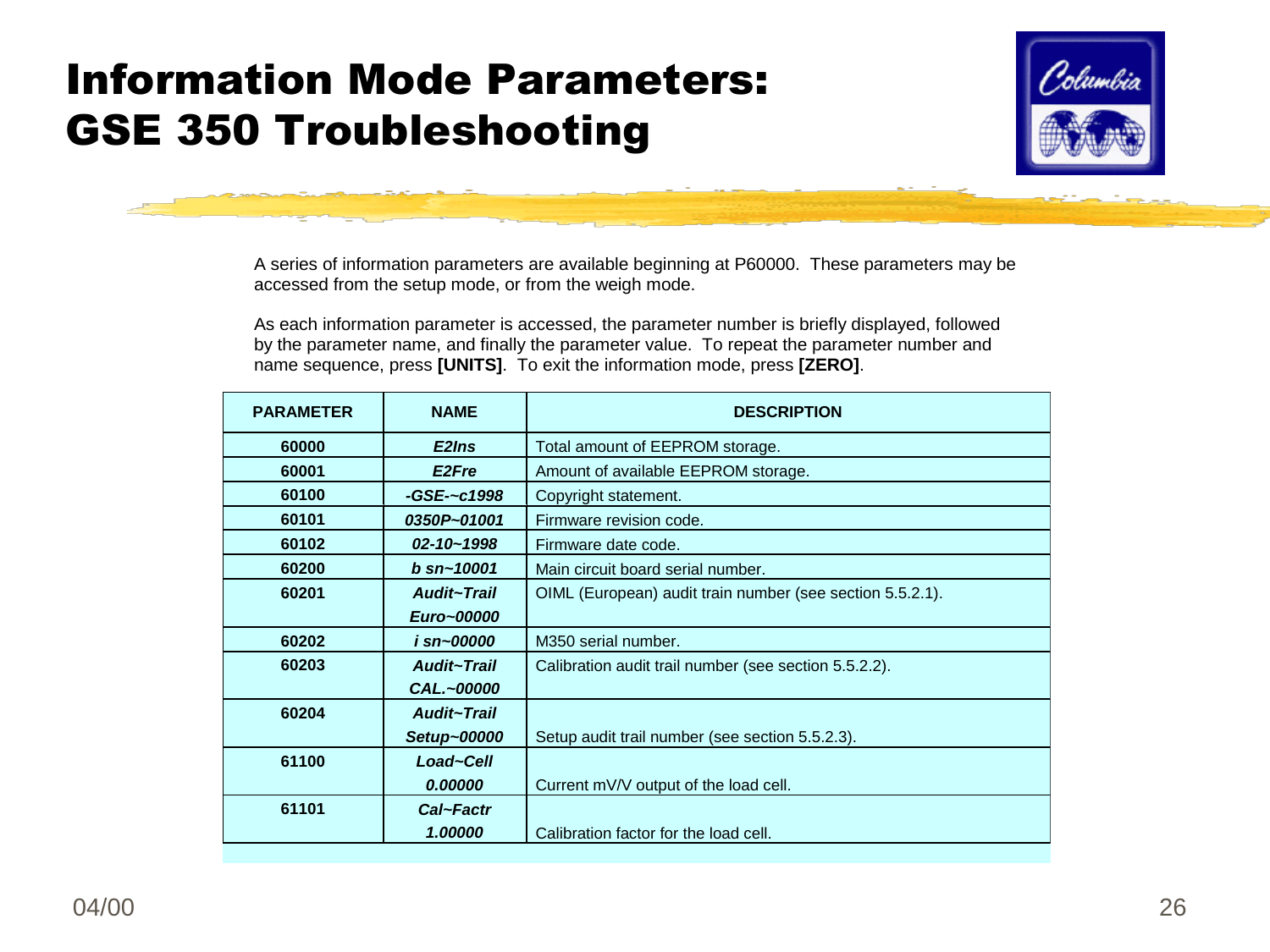# Information Mode Parameters: GSE 350 Troubleshooting



| <b>PARAMETER</b> | <b>NAME</b>             | <b>DESCRIPTION</b>                                                                                     |
|------------------|-------------------------|--------------------------------------------------------------------------------------------------------|
| 61102            | Rezro~Load<br>0.00000   | Amount of weight (in default units) zeroed through use of the [ZERO]<br>key.                           |
| 61103            | Zrtrc~Load<br>0.00000   | Amount of weight (in default units) zeroed by the zero track feature<br>since [ZERO] was last pressed. |
| 61104            | CZero~0P                | Coarse zero calculated during calibration.                                                             |
| 61105            | Fine~Zero               |                                                                                                        |
|                  | 1738                    | Fine zero calculated during calibration.                                                               |
| 61106            | CGain~50                | Coarse gain calculated during calibration.                                                             |
| 61107            | Fine~Gain               |                                                                                                        |
|                  | 1.00000                 | Fine gain calculated during calibration.                                                               |
|                  | Zero~Adj25              |                                                                                                        |
| 61110            | 73741                   |                                                                                                        |
| ↓                | ↓                       | A/D compensation for coarse zero.                                                                      |
| 61112            | Zero~Ad100              |                                                                                                        |
|                  | $-21813$                |                                                                                                        |
|                  | Gain~Adj1               |                                                                                                        |
| 61113            | 0.94306                 |                                                                                                        |
| ↓                | ↓                       | A/D compensation for coarse gain.                                                                      |
| 61116            | Gain~Adj8               |                                                                                                        |
|                  | 0.95804                 |                                                                                                        |
| 61117            | AiN1~NrOff              |                                                                                                        |
| ◡                | $-11035$                |                                                                                                        |
| 61120            | $\overline{\mathbf{v}}$ | A/D non-ratiometric offset compensations.                                                              |
|                  | AiN8~NrOff              |                                                                                                        |
|                  | $-14800$                |                                                                                                        |